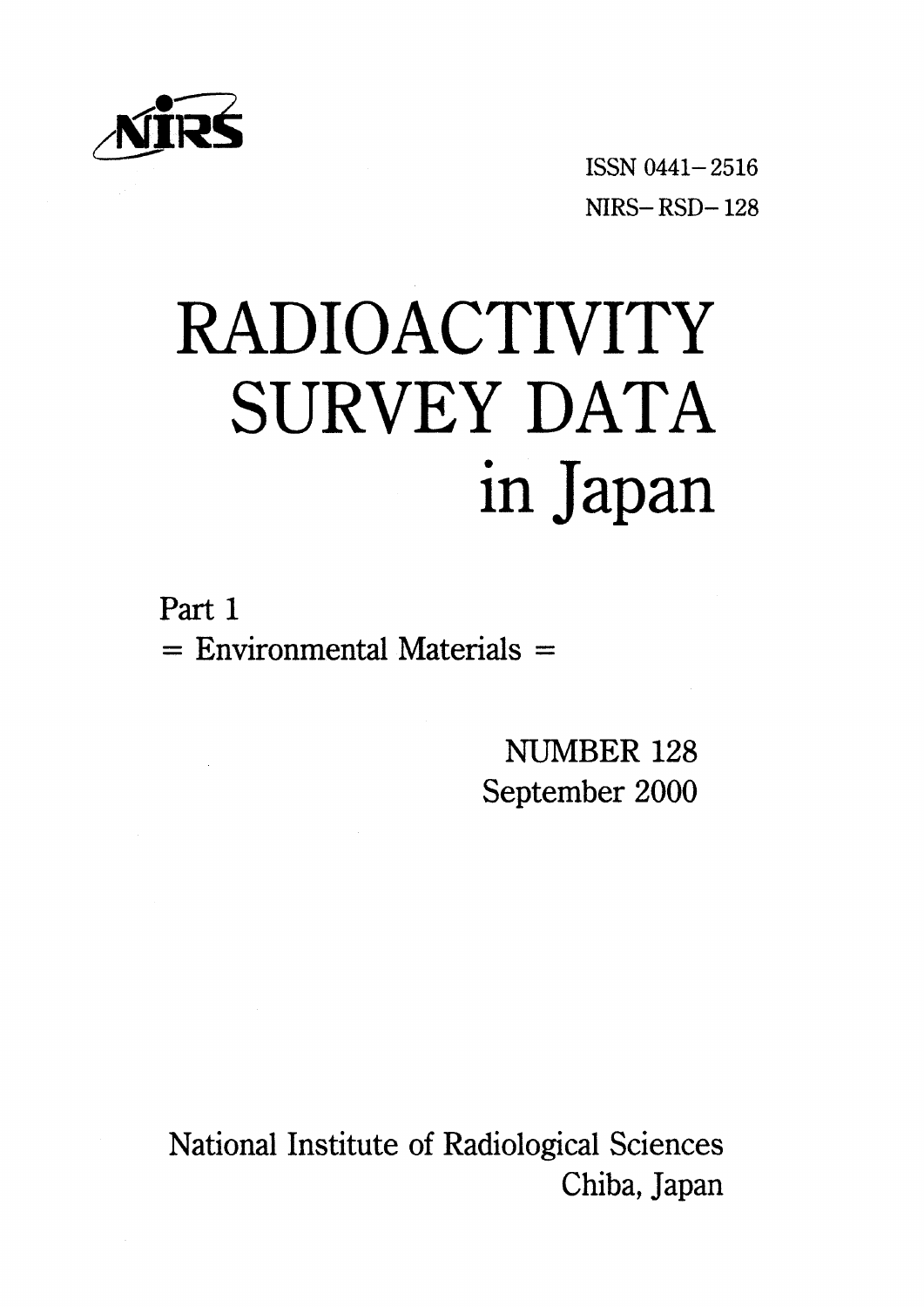# Radioactivity Survey Data in Japan Number 128

## September 2000 part  $1 =$  Environmental Materials =

Contents

Page

|    |          | <b>Environmental and Dietary Materials</b> |                                              |                                                                                                                                                                                                                                                                                                                                                                   |
|----|----------|--------------------------------------------|----------------------------------------------|-------------------------------------------------------------------------------------------------------------------------------------------------------------------------------------------------------------------------------------------------------------------------------------------------------------------------------------------------------------------|
|    |          |                                            | (Japan Chemical Analysis Center)             |                                                                                                                                                                                                                                                                                                                                                                   |
| 1. |          |                                            | Collection and pretreatment of samples       |                                                                                                                                                                                                                                                                                                                                                                   |
| 2. |          | Preparation of samples for analysis        |                                              |                                                                                                                                                                                                                                                                                                                                                                   |
| з. |          |                                            |                                              |                                                                                                                                                                                                                                                                                                                                                                   |
| 4. |          |                                            |                                              |                                                                                                                                                                                                                                                                                                                                                                   |
| 5. | Counting |                                            |                                              |                                                                                                                                                                                                                                                                                                                                                                   |
| 6. | Results  |                                            |                                              | $\begin{picture}(100,100) \put(0,0){\vector(1,0){100}} \put(10,0){\vector(1,0){100}} \put(10,0){\vector(1,0){100}} \put(10,0){\vector(1,0){100}} \put(10,0){\vector(1,0){100}} \put(10,0){\vector(1,0){100}} \put(10,0){\vector(1,0){100}} \put(10,0){\vector(1,0){100}} \put(10,0){\vector(1,0){100}} \put(10,0){\vector(1,0){100}} \put(10,0){\vector(1,0){100$ |
|    |          |                                            |                                              | $(1)$ -1 Strontium-90 and Cesium-137 in Rain and Dry Fallout $\cdots$ $\cdots$ $\cdots$ $\cdots$ $\cdots$ $\cdots$ $\cdots$ 5                                                                                                                                                                                                                                     |
|    |          | (for domestic program)                     |                                              |                                                                                                                                                                                                                                                                                                                                                                   |
|    |          |                                            |                                              |                                                                                                                                                                                                                                                                                                                                                                   |
|    |          | (for WHO program)                          |                                              |                                                                                                                                                                                                                                                                                                                                                                   |
|    | (2)      |                                            |                                              | Strontium-90 and Cesium-137 in Airborne Dust                                                                                                                                                                                                                                                                                                                      |
|    | (3)      |                                            | Strontium-90 and Cesium-137 in Service Water |                                                                                                                                                                                                                                                                                                                                                                   |
|    | (4)      |                                            | Strontium-90 and Cesium-137 in Freshwater    |                                                                                                                                                                                                                                                                                                                                                                   |
|    | (5)      |                                            | Strontium-90 and Cesium-137 in Soil          |                                                                                                                                                                                                                                                                                                                                                                   |
|    |          |                                            |                                              |                                                                                                                                                                                                                                                                                                                                                                   |

Editted by National Institute of Radiological Sciences, under the supervision of Science and Technology Agency of Japanese Government.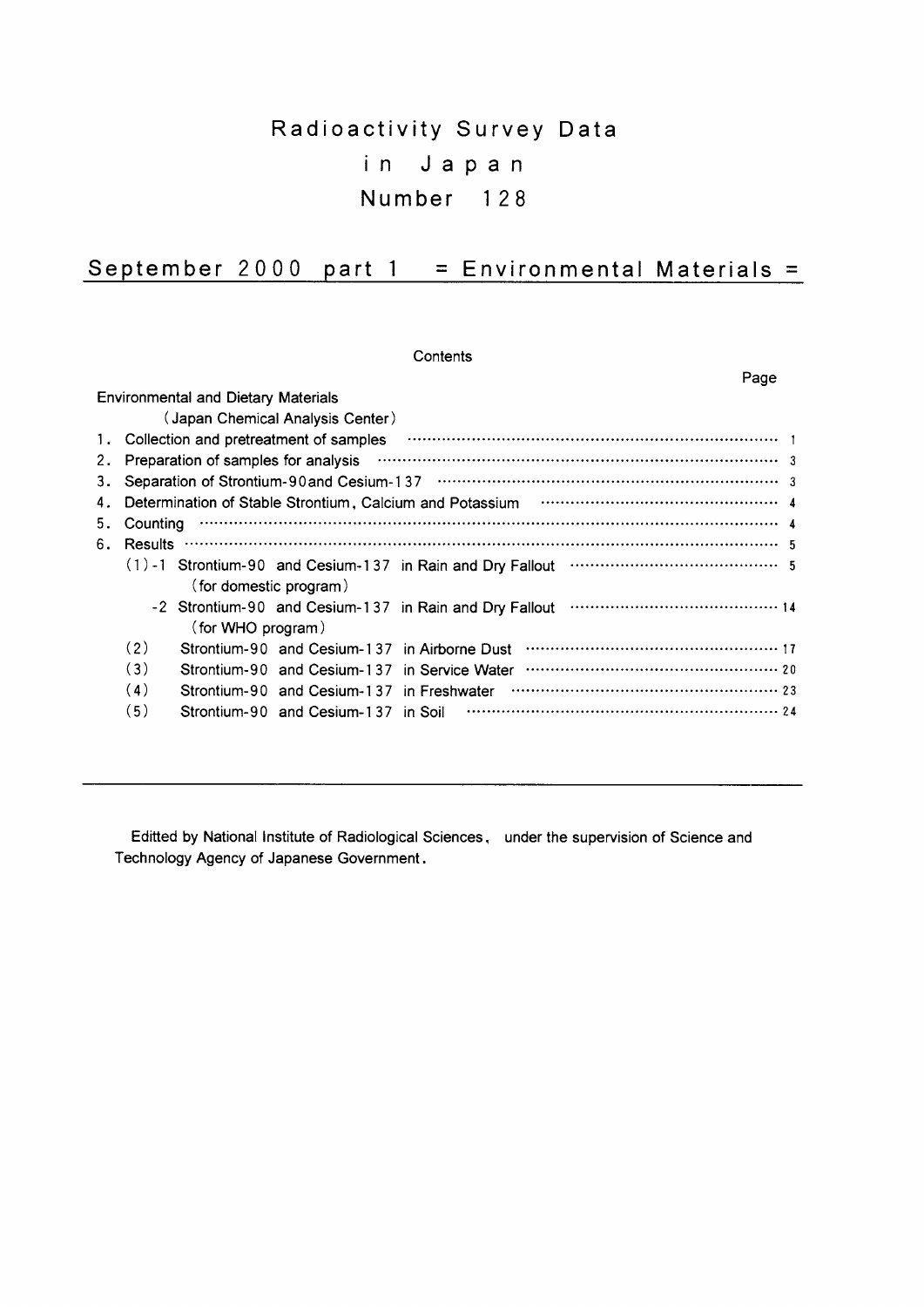#### **Environmental and Dietary Materials'**

(Japan Chemical Analysis Center)

Collection and pretreatment of samples  $1$ 

(1) Rain and dry fallout

Rain and dry fallout was collected monthly on a sampling tray, approximately 5000cm<sup>2</sup> in area. which was filled with water to a depth of 1 cm at the beginning of every month.

Strontium and cesium carrier solutions were added after the sample was filtered. The tray was washed with  $5<sub>2</sub>$  of distilled water and the washing was combined to the filtrate.

The sample was passed through a cation exchange column (500m<sub>2</sub> of Dowex 50W X8, 50 $\sim$ 100 mesh. Na form) at a rate flow of 80mg/min.

#### (2) Airborne dust

Airborne dust was collected by an electrostatic precipitator or a filter air sampler for every threemonths at a rate of more than 3000m<sup>3</sup> per month.

The sampling was done 1 to 1.5 meters above the ground.

#### (3) Service water and freshwater

Service water. 1002 each, was collected at the intake of the water-treatment plant and at the tap after water was left running for five minutes. Strontium and cesium carriers were added to the filtered water sample. The subsequent process was the same as that described in the section (1). Freshwater was treated in the same way as the service water.

#### $(4)$  Soil

Soil was collected from the location in the spacious and flat area without past surface disturbance caused by dust storms, inflow and out flow due to precipitation, etc... Any places located under trees in a forest, in a stony area or inside of river banks were avoided. Soil was taken from two layers of different depths, 0-5cm and 5-20cm. The soil lumps were crushed by hands and dried in a drving oven regulated 105°C. The soil was then passed through a 2mm sieve to remove plant roots and pebbles.

#### (5) Sea water

Sea water was collected at the fixed stations

where the effect of terrestrial fresh water from rivers was expected to be negligibly small. A special consideration was also given to weather conditions.

The sampling was carried out when there was no rainfall for the last few days. To prevent contamination. water samples were collected at the bow of a sampling boat just before she stood still by scooping surface water using a polyethylene bucket.

Immediately after the collection, the samples were acidified to a pH lower than 3 by adding concentrated hydrochloric acid in a ratio of 1 m<sub>2</sub> to 1e of sea water, and then stored in 20e polyethylene containers. The sampling equipments as well as containers were thoroughly rinsed with dilute hydrochloric acid and then with distilled water before Two hundred milliliters of sea water was also  $HSE$ collected at the same stations for the determination of chlorinity.

#### (6) Sea sediments

Sediment was collected in the same area as that for the sea water sample, taking the following criteria into account:

- a. The depth of water exceeds 1m at low tide.
- b. No significant sedimental movement is observed in the vicinity of concern.
- c. Mud, silt and fine sand are preferable.

A conventional sediment sampling device was used for collecting the top few centimeters of surface sediment. Approximately 4kg of the sample in wet weight was spread on a stainless steel dish after removed of the pebbles, shells and other foreign materials, and dried in a drying oven requlated at 105°C.

#### (7) Total diet

A full one day ordinary diet including three meals, water, tea and other in-between snacks for five persons was collected as a sample of "total diet".

The sample in a large stainless steel pan was carbonized carefully by direct application of gas flame, and was transferred to a porcelain dish and then ashed at 450°C in an electric muffle furnace.

#### $(8)$  Rice

Polished rice was collected in producing districts at the harvest and in consuming areas when new crops were first put on sale. The sample was carbonized and ashed in a porcelain dish.

\* Samples were sent to the Center from 46 contracted prefectures.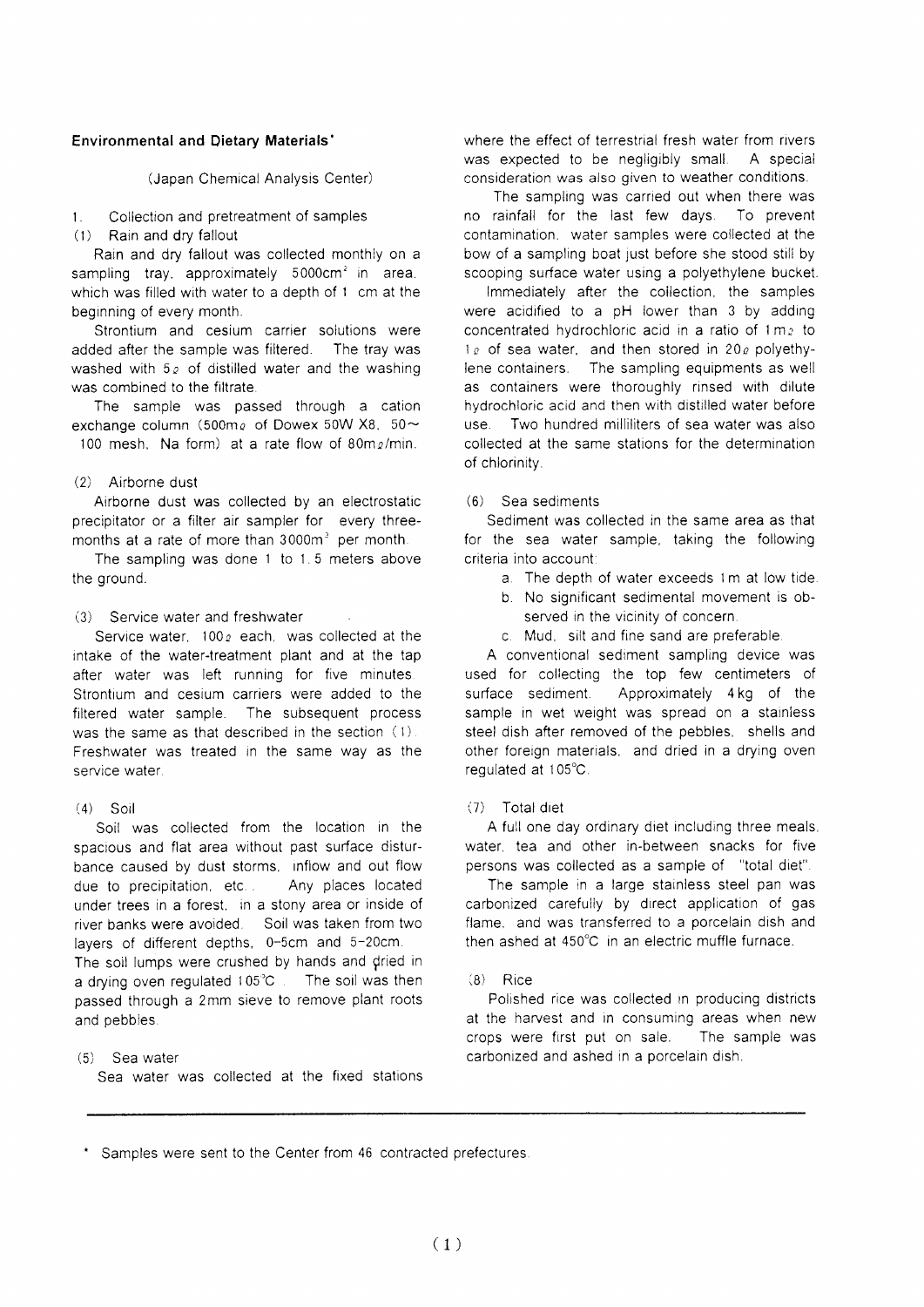#### $(9)$  Milk

Raw milk was collected in producing districts and commercial milk was purchased in consuming districts. Milk in a stainless steel pan or a porcelain dish was evaporated to dryness followed by carbonization and ashing.

#### (10) Vegetables

Spinach and Japanese radish were selected as the representatives for left vegetables and for nonstarch roots, respectively. After removing soil, the edible part of vegetable sample was dried and carbonized in a stainless steel pan or a porcelain dish.

#### $(11)$  Tea

Five hundred grams of manufactured green tea was collected, carbonized and ashed in a stainless steel pan or a porcelain dish.

#### (12) Fish. shellfish and seaweeds

a. Sea fish and freshwater fish

Fish was rinsed with water and blotted with a filter paper. Only the edible part was used in case of larger sized fish, and the whole part was used in case of smaller ones. Each sample was weighed and placed in a stainless steel pan or a porcelain dish. After carbonized, the sample was ashed in an electric muffle furnace.

#### b. Shellfish

Approximately 4kg of shellfish including the shells was collected or purchased. After removing the shells, it was treated in the same way as that for the sea fish.

#### c. Seaweeds

Edible seaweeds were collected and rinsed with water to remove sand and other adhering matters on the surface. These were removed of excess water, weighed dried and ashed.

Table 1 shows details of sample collection.

| Sample                           | Frequency of sampling                | Quantity of sample                 |
|----------------------------------|--------------------------------------|------------------------------------|
| $=$ Environmental materials=     |                                      |                                    |
| (1) Rain and dry fallout         |                                      |                                    |
| 1. For domestic program          | monthly                              |                                    |
| 2. For WHO program               | monthly                              |                                    |
| (2) Airborne dust                | quarterly                            | $>3000 \, \text{m}^3/\text{month}$ |
| (3) Service water and freshwater |                                      |                                    |
| 1. Service water (source water)  | semiyearly                           | $100\degree$                       |
| 2. Service water (tap water)     | semiyearly                           | $100\alpha$                        |
| 3. Freshwater                    | yearly (fishing season)              | $100\alpha$                        |
| $(4)$ Soil                       |                                      |                                    |
| 1. $0 \sim 5$ cm                 | yearly                               | 4 kg                               |
| 2. $5 - 20$ cm                   | yearly                               | 4 kg                               |
| $(5)$ Sea water                  | yearly                               | 40 $\varrho$                       |
| $(6)$ Sea sediments              | yearly                               | 4 kg                               |
| $=$ Dietary materials=           |                                      |                                    |
| $(7)$ Total diet                 | semiyearly                           | daily amount for 5 persons         |
| $(8)$ Rice                       |                                      |                                    |
| 1. Producing districts           | yearly (harvesting season)           | 5 kg (polished rice)               |
| 2. Consuming districts           | yearly (harvesting season)           | 5 kg (polished rice)               |
| $(9)$ Milk                       |                                      |                                    |
| 1. Producing districts for       | quarterly (February, May, August and | 3Q                                 |
| WHO program                      | November)                            |                                    |
| 2. Producing districts for       | semiyearly (February and August)     | 3Q                                 |
| domestic program                 |                                      |                                    |

Table 1 Details of sample collection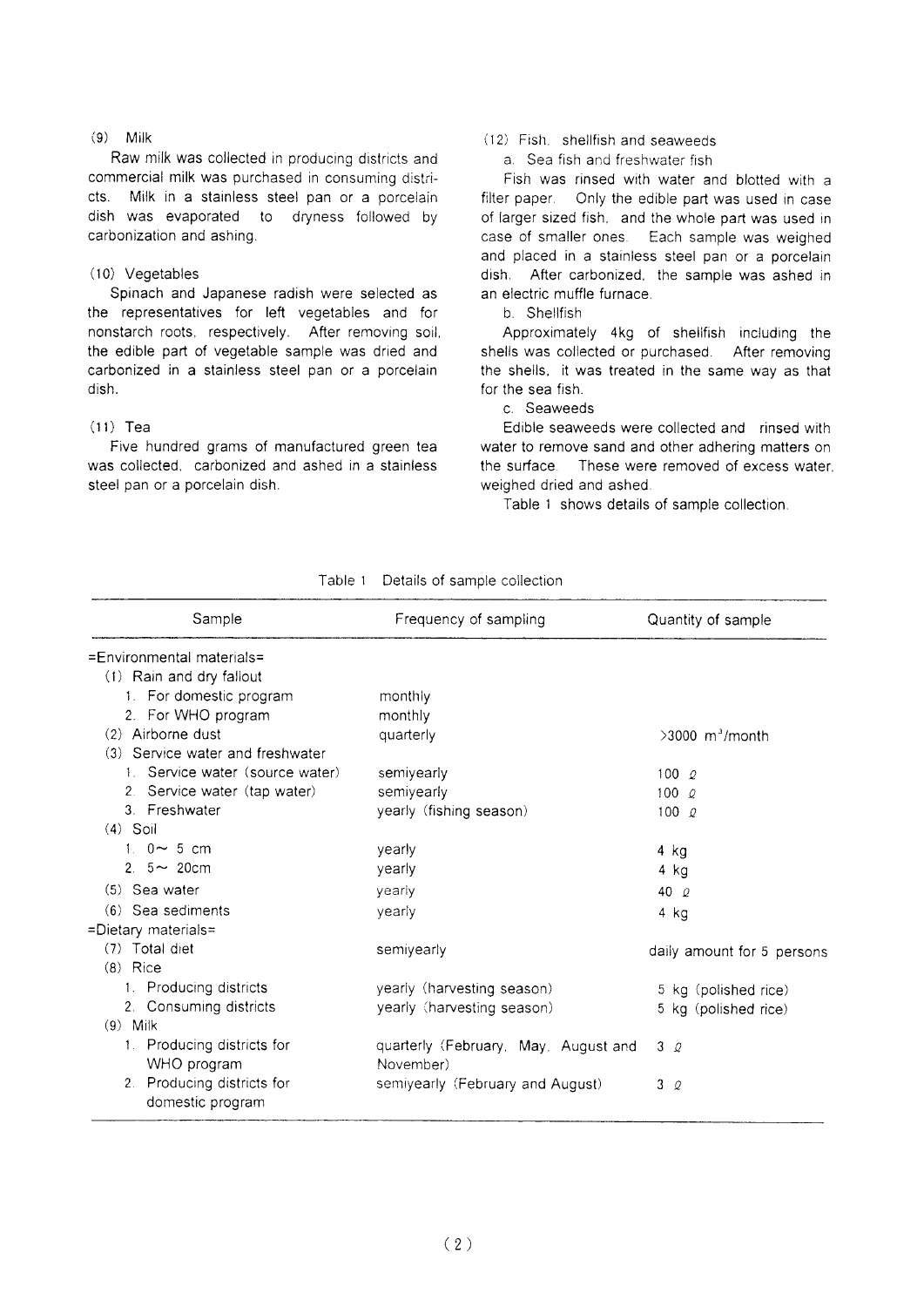| Sample                            | Frequency of sampling                | Quantity of sample      |
|-----------------------------------|--------------------------------------|-------------------------|
| 3. Consuming districts            | semiyearly (February and August)     | 3Q                      |
| 4. Powdered milk                  | semiyearly (April and October)       | $2 \sim 3$ kg           |
| $(10)$ Vegetables                 |                                      |                         |
| 1. Producing districts            | yearly (harvesting season)           | 4 ka                    |
| 2. Consuming districts            | yearly (harvesting season)           | 4 kg                    |
| (11) Tea                          | yearly (the first harvesting season) | 500g (manufactured tea) |
| (12) Fish, shellfish and seaweeds |                                      |                         |
| 1. Sea fish                       | yearly (fishing season)              | 4 kg                    |
| 2. Freshwater fish                | yearly (fishing season)              | 4 kg                    |
| 3. Shellfish                      | yearly (fishing season)              | 4 kg                    |
| 4. Seaweeds                       | yearly (fishing season)              | $2 \sim 3$ kg           |

Preparation of samples for analysis  $\mathcal{P}$ 

(1) Rain, service water and freshwater

Strontium and cesium were eluted with hydrochloric acid from the cation exchange column. The residue of rain sample on the filter paper was ashed in an electric muffle furnace and the ash was dissolved in hydrochloric acid. The insoluble part was filtered and washed. The filtrate and the washings were combined to the previous eluate and used for radiochemical analysis.

#### (2) Soil and Sea sediment

Dried soil was crushed to smaller ones than 0.2 5mm in size by a crusher. The sieved sample was ashed in an electric muffle furnace regulated at 450 The sample was then heated with hydrochloric  $^{\circ}$ C. acid. strontium and cesium carrier solutions and the mixture was heated The insoluble constituent was filtered off and washed with water.

The dried sample was crushed to smaller ones than 0.25mm by a crushing machine. The further preparation of the sample was the same as that described in the section 2-(2).

#### $(3)$  Rice

The ashed sample was pulverized with a porcelain mortar and passed through a 0.35mm sieve. The sieved sample to which both strontium and cesium carriers were added, was digested with nitric acid by heating. After the sample was heated again with nitric acid to dryness. strontium and cesium were extracted with hydrochloric acid and water. The insoluble constituent was filtered and washed. The filtrate and washings were combined for subsequent radiochemical analysis.

(4) Airborne dust, diet, milk, vegetables, fish and shellfish, seaweeds, tea and others These ashed samples were treated with the same procedure as that described in the section 2- $(4)$ .

Separation of strontium-90 and cesium-137  $\mathcal{L}$ Strontium-90  $(1)$ 

Sample solutions, prepared as in the foregoing sections  $2-(1)$  through  $2-(4)$ , were neutralized with sodium hydroxide. After sodium carbonate was added, the precipitate of strontium and calcium The supernatant carbonates was separated. solution was retained for cesium-137 determination.

The carbonates were dissolved in hydrochloric acid and strontium and calcium were precipitated as oxalates. The precipitate was dissolved in nitric acid and strontium was separated from calcium by successive fuming nitric acid separation.  $t$ ron scavenge was made after addition of ferric iron carrier followed by barium chromate separation after addition of barium carrier to remove radium, its daughters and lead. Strontium was recovered as carbonate, and the precipitate was dried and weighed to determine strontium recovery. The strontium carbonate was dissolved in hydrochloric acid and iron carrier was added. The solution was allowed to stand for two weeks for strontium-90 and yttrium-90 to attain equilibrium. Yttrium-90 was coprecipitated with ferric hydroxide and the precipitate was filtered off, washed and counted.

#### $(2)$  Cesium-137

The supernatant separated from the strontium fraction was acidified with hydrochloric acid. While stirring. cesium was adsorbed on the ammonium molybdophosphate added.

After filtered off and washed with hydrochloric acid the precipitate was dissolved in 2.5N sodium hydroxide solution. The solution was adjusted to pH 8.2 with hydrochloric acid and allowed to cool. Resultant molybdenum hydroxide which separated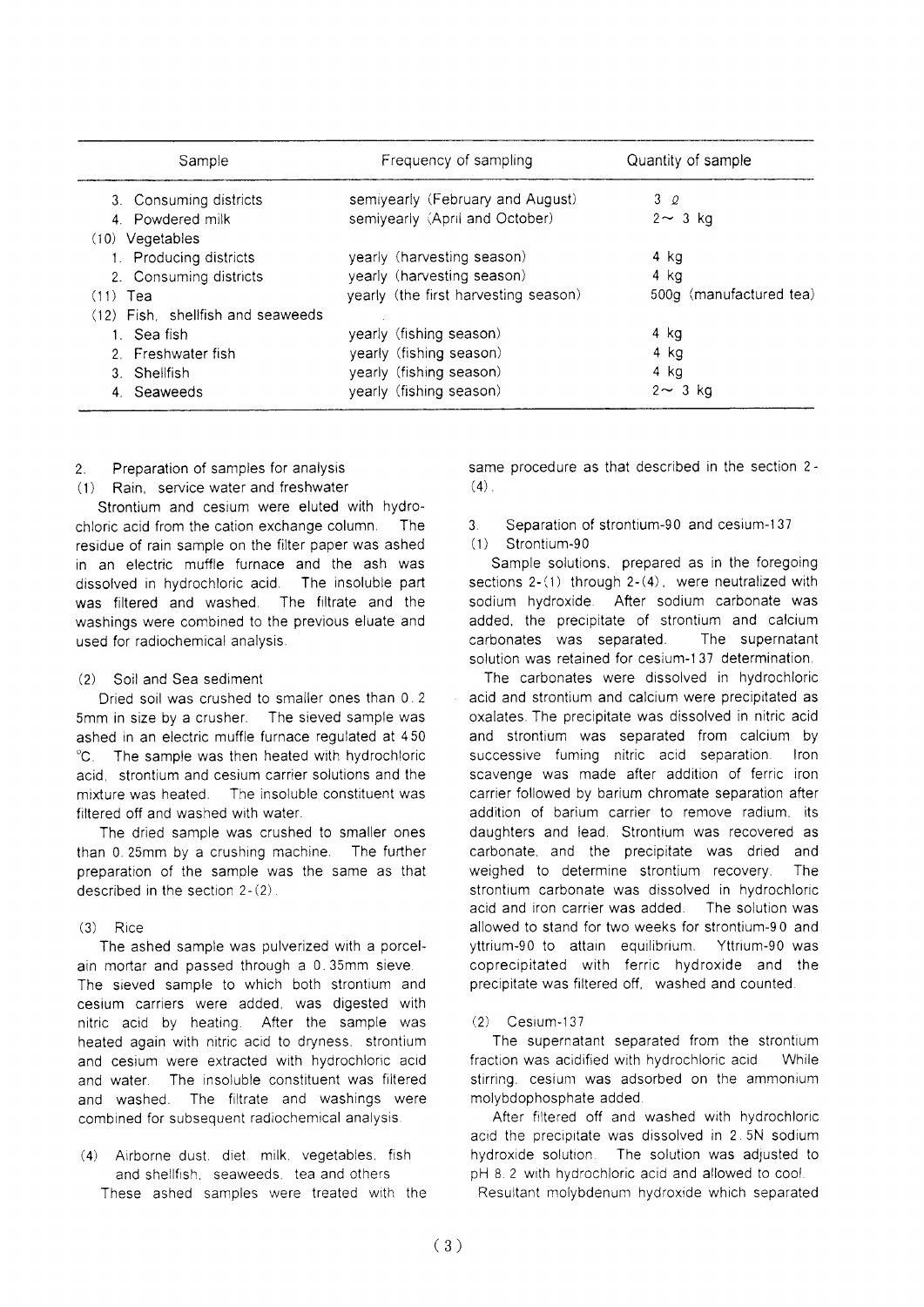out in the solution. was filtered off and washed with water. EDTA was added to the filtrate and washings. Cesium and rubidium were adsorbed on a cation exchange column and cesium was separated from rubidium by eluting with hydrochloric acid.

The eluate was evaporated to dryness and was dissolved. The solution was filtered.

Chloroplatinic acid was added to precipitate cesium. The precipitate was filtered onto a tared paper using a demountable filter and washed with water and then ethanol. After drying, the chemical yield of cesium was determined by weighing the precipitate. Cesium-137 radioactivity was measured for this precipitate.

Determination of stable strontium. calcium  $\Delta$ and potassium

A weighed amount of soil or sea sediment was heated in a electric muffle furnace at 450°C and then treated with hydrochloric acid for extraction. A weighed aliquot of ashed samples of total diet. vegetables, milk, fish, shellfish or seaweeds was digested with hydrofluoric acid and nitric acid.

The extract was made up to an appropriate volume with dilute hydrochloric acid. The sample solution was analyzed for calcium by titration with standard potassium permanganate solution after separating calcium as oxalate. Atomic absorption spectroscopy was applied when appropriate. Stable strontium and potassium were determined by atomic absorption and flame emission spectrometry, respectively.

#### $5<sup>1</sup>$ Countina

After the radiochemical separation the mounted precipitates were counted for activity using low background beta counters normally for 60 to 90min. Net sample counting rates were corrected for counter efficiency, recovery, self-absorption and decay to obtain the content of strontium-90 and cesium-137per sample aliquot. From the results. concentrations of these nuclides in the original samples were calculated.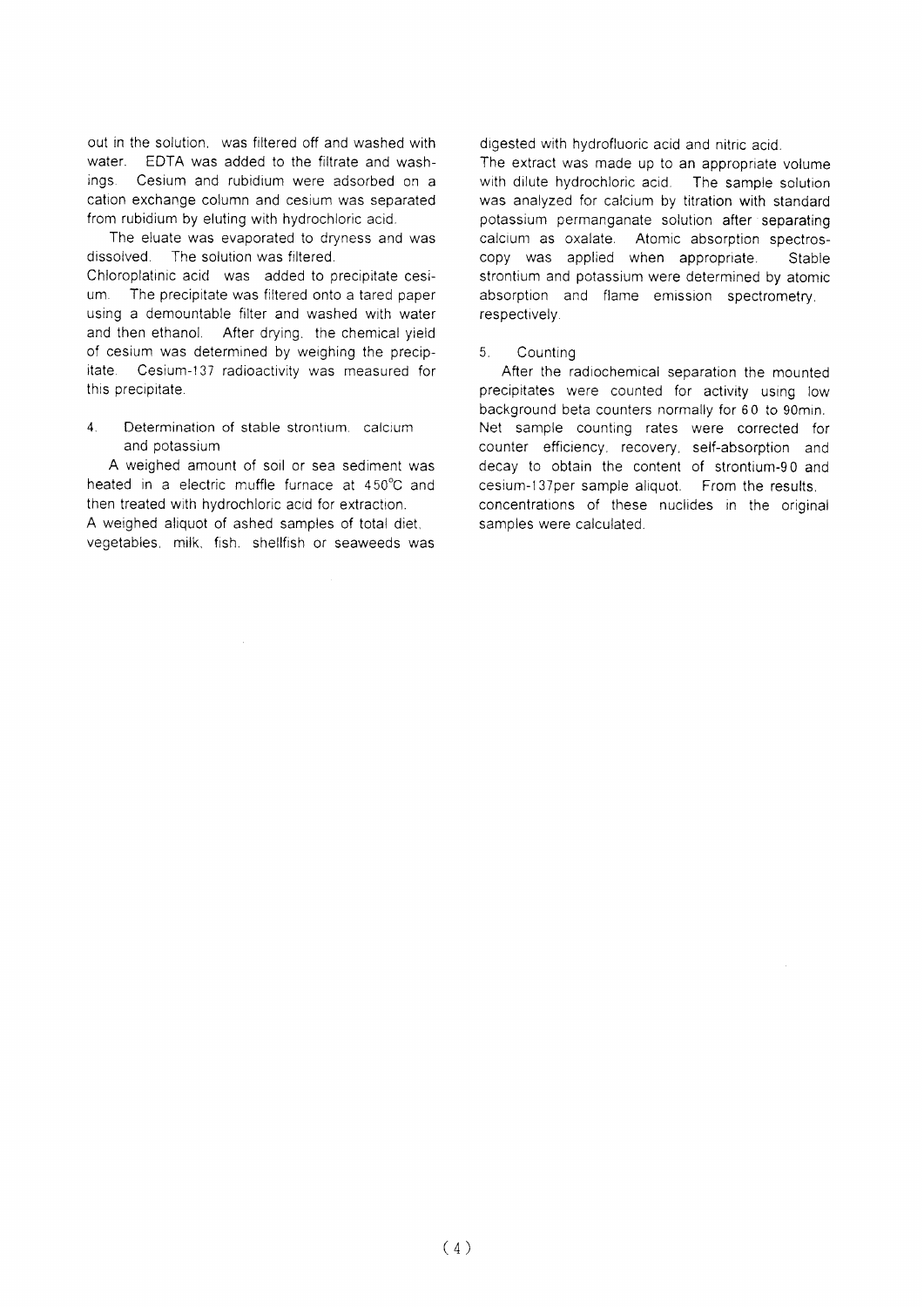#### 6. Resu

(1)-1Strontuim-90and Cesiumu-137in Rain and Dry Fal10Ut(for domestic program) (form Oct.1998 to Mar.1999)

-continued from No. 126 for this publication-

Table (1)-1 Strontuim-90 and Cesiumu-137 in Rain and Dry Fallout

| Location<br>0ct, 1998<br>Sapporo, HOKKA I DOU<br>Aomori, AOMORI<br>Morioka, IWATE<br>Onagawa-machi, MIYAGI | (Days)<br>32<br>32<br>32 | (mn)<br>83<br>153<br>160 | 0.0097<br>0.005 | (MBq/km2)<br>土 | 0.0081 | 0.01        | (MBq/km2)<br>土 |        |
|------------------------------------------------------------------------------------------------------------|--------------------------|--------------------------|-----------------|----------------|--------|-------------|----------------|--------|
|                                                                                                            |                          |                          |                 |                |        |             |                |        |
|                                                                                                            |                          |                          |                 |                |        |             |                |        |
|                                                                                                            |                          |                          |                 |                |        |             |                | 0.0094 |
|                                                                                                            |                          |                          |                 | 土              | 0.01   | 0           | 土              | 0.012  |
|                                                                                                            |                          |                          | 0.011           | 土              | 0.0089 | 0           | $\pm$          | 0.012  |
|                                                                                                            | 32                       | 149                      | 0.022           | 土              | 0.011  | $\mathbf 0$ | 土              | 0.01   |
| Yamagata, YAMAGATA                                                                                         | 32                       | 112                      | $\mathbf 0$     | 土              | 0.0077 | 0.015       | 土              | 0.01   |
| Ookuma-machi, FUKUSHIMA                                                                                    | 32                       | 322                      | 0.025           | 土              | 0.0083 | 0           | 土              | 0.009  |
| Mito, IBARAKI                                                                                              | 32                       | 102                      | 0               | 土              | 0.013  | 0.03        | 土              | 0.013  |
| Kawachi-machi, TOCHIGI                                                                                     | 32                       | 149                      | 0.003           | 土              | 0.013  | 0           | 土              | 0.0089 |
| Ichihara, CHIBA                                                                                            | 32                       | 147                      | 0.032           | 土              | 0.008  | 0.016       | 土              | 0.009  |
| Urawa, SAITAMA                                                                                             | 32                       | 149                      | 0.031           | 土              | 0.037  | 0.0022      | 土              | 0.0076 |
| Maebashi, GUNMA                                                                                            | 32                       | 154                      | 0.005           | 土              | 0.013  | 0.0047      | $\pm$          | 0.009  |
| Shinjuku, TOKYO                                                                                            | 32                       | 156                      | 0               | 土              | 0.011  | 0.0036      | 土              | 0.0085 |
| Yokohama, KANAGAWA                                                                                         | 31                       | 3                        | 0.003           | 土              | 0.015  | 0.027       | $\pm$          | 0.011  |
| Koufu, YAMANASHI                                                                                           | 32                       | 176                      | 0.01            | 土              | 0.013  | 0.013       | $\pm$          | 0.016  |
| Kosugi-machi, TOYAMA                                                                                       | 32                       | 202                      | 0.0056          | 土              | 0.0073 | 0           | 土              | 0.0092 |
| Shizuoka, SHIZUOKA                                                                                         | 32                       | 365                      | 0.014           | 土              | 0.011  | 0.045       | 土              | 0.011  |
| Gifu, GIFU                                                                                                 | 32                       | 275                      | 0.01            | 土              | 0.011  | 0           | $\pm$          | 0.0094 |
| Nagoya, AICHI                                                                                              | 34                       | 241.9                    | 0.027           | 土              | 0.0084 | $\pmb{0}$   | $\pm$          | 0.011  |
| Ootsu, SHIGA                                                                                               | 32                       | 279.4                    | 0.007           | 土              | 0.0077 | 0.0082      | 土              | 0.0078 |
| Tsu, MIE                                                                                                   | 32                       | 289.5                    | 0.016           | 土              | 0.016  | 0.013       | $\pm$          | 0.0092 |
| Kyoto, KY0T0                                                                                               | 29                       | 264                      | 0               | 土              | 0.011  | 0.0064      | 土              | 0.0075 |
|                                                                                                            |                          |                          |                 |                |        |             |                |        |
|                                                                                                            |                          |                          | (5)             |                |        |             |                |        |
|                                                                                                            |                          |                          |                 |                |        |             |                |        |
|                                                                                                            |                          |                          |                 |                |        |             |                |        |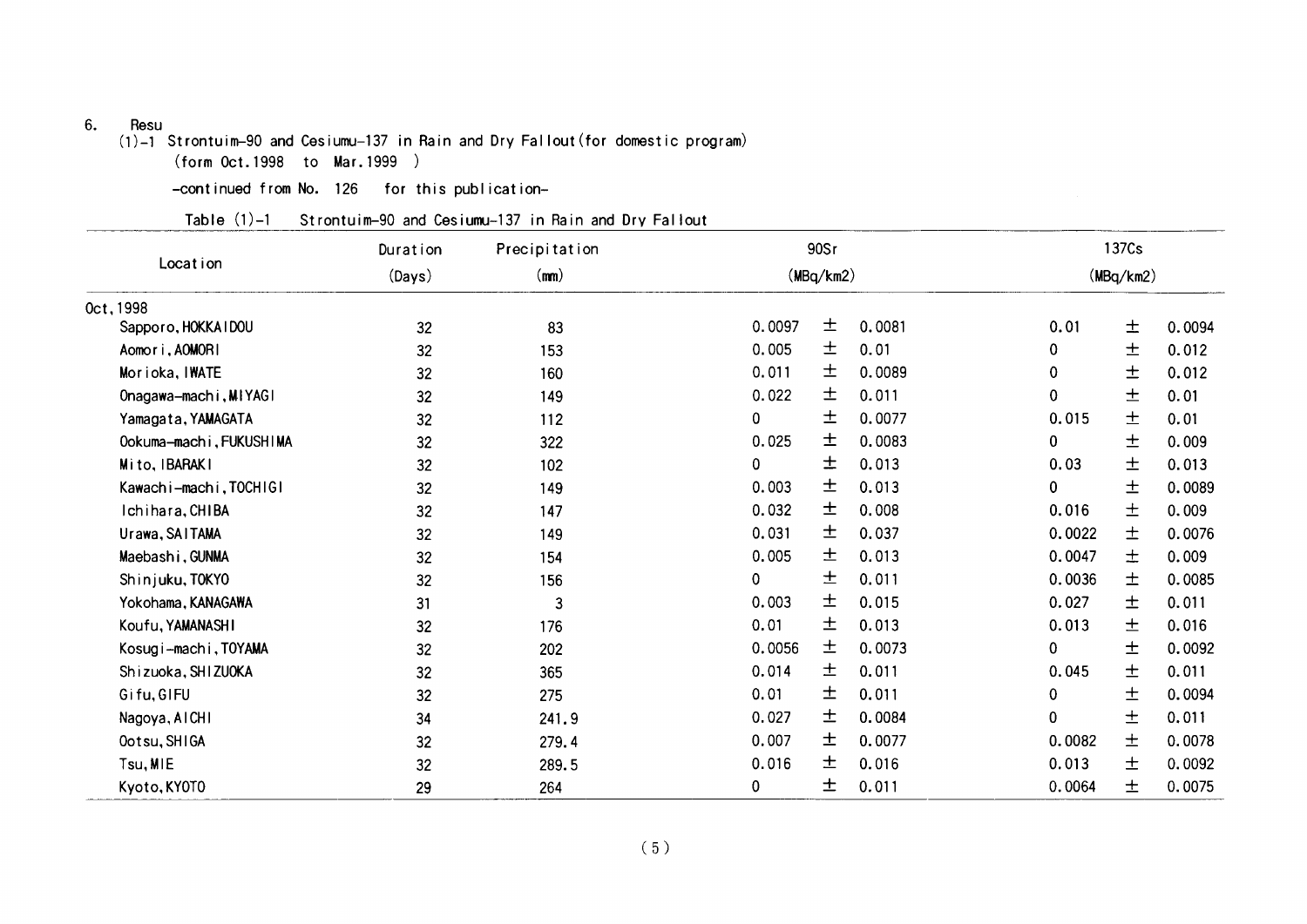|                         | Duration | Precipitation  |       | 90Sr      |        |             | 137Cs |        |  |
|-------------------------|----------|----------------|-------|-----------|--------|-------------|-------|--------|--|
| Location                | (Days)   | (mn)           |       | (MBq/km2) |        | (MBq/km2)   |       |        |  |
| Kyoto, KY0T0            | 31       | 9.5            | 0.026 | 土         | 0.014  | $\mathbf 0$ | 土     | 0.0082 |  |
| Nara, NARA              | 32       | 201.1          | 0.024 | 土         | 0.018  | 0           | 土     | 0.0088 |  |
| Tottori, TOTTORI        | 32       | 134.6          | 0.06  | 土         | 0.016  | 0           | 土     | 0.0078 |  |
| Kobe, HYOUGO            | 31       | 19.3           | 0.016 | 土         | 0.016  | 0.0024      | 土     | 0.0076 |  |
| Wakayama, WAKAYAMA      | 34       | 310            | 0.016 | 土         | 0.014  | 0           | 土     | 0.0075 |  |
| Matsue, SHIMANE         | 34       | 204.8          | 0.012 | 土         | 0.0052 | 0.0039      | 土     | 0.0055 |  |
| Takamatsu, KAGAWA       | 32       | 9              | 0.029 | 土         | 0.015  | 0           | $\pm$ | 0.008  |  |
| Takamatsu, KAGAWA       | 29       | 164            | 0.021 | 土         | 0.013  | 0           | 土     | 0.0085 |  |
| Hiroshima, HIROSHIMA    | 32       | 28.4           | 0.038 | 土         | 0.034  | 0.005       | $\pm$ | 0.011  |  |
| Matsuyama, EH!ME        | 32       | 276            | 0.026 | 土         | 0.0096 | 0.014       | 土     | 0.0096 |  |
| Ooita, OOITA            | 32       | 430.8          | 0.018 | 土         | 0.012  | 0           | 士     | 0.0081 |  |
| Dazai fu, FUKUOKA       | 32       | 174.6          | 0     | 土         | 0.014  | 0.0036      | $\pm$ | 0.0096 |  |
| Saga, SAGA              | 32       | 167.7          | 0.003 | 土         | 0.012  | 0           | 士     | 0.081  |  |
| Uto, KUMAMOTO           | 32       | 183.5          | 0.015 | 土         | 0.0071 | 0           | $\pm$ | 0.0082 |  |
| Miyazaki, MIYAZAKI      | 32       | 510.2          | 0.013 | 土         | 0.013  | 0           | 士     | 0.0079 |  |
| Nagasaki, NAGASAKI      | 32       | 174            | 0.038 | 士         | 0.018  | 0.005       | 士     | 0.01   |  |
| Nov, 1998               |          |                |       |           |        |             |       |        |  |
| Sapporo, HOKKAIDOU      | 29       | 110            | 0.02  | 土         | 0.014  | 0.025       | 土     | 0.0097 |  |
| Aomori, AOMORI          | 29       | 153            | 0.006 | 士         | 0.01   | 0.028       | 土     | 0.0092 |  |
| Morioka, IWATE          | 29       | 21             | 0.046 | 土         | 0.016  | 0.009       | 土     | 0.013  |  |
| Onagawa-machi, MIYAGI   | 29       | 24             | 0.047 | 土         | 0.02   | 0.0037      | 土     | 0.0089 |  |
| Yamagata, YAMAGATA      | 29       | 62             | 0.026 | 土         | 0.0082 | 0.0054      | 土     | 0.0099 |  |
| Ookuma-machi, FUKUSHIMA | 29       | 8              | 0.022 | 土         | 0.0079 | 0.012       | 土     | 0.0097 |  |
| Mito, IBARAKI           | 29       | $\overline{2}$ | 0     | 土         | 0.011  | 0.028       | 土     | 0.013  |  |
| Kawachi-machi, TOCHIGI  | 29       | 0              | 0.013 | 土         | 0.012  | 0.011       | 土     | 0.0086 |  |
| Ichihara, CHIBA         | 29       | 18             | 0.019 | 土         | 0.0077 | 0.02        | 士     | 0.0093 |  |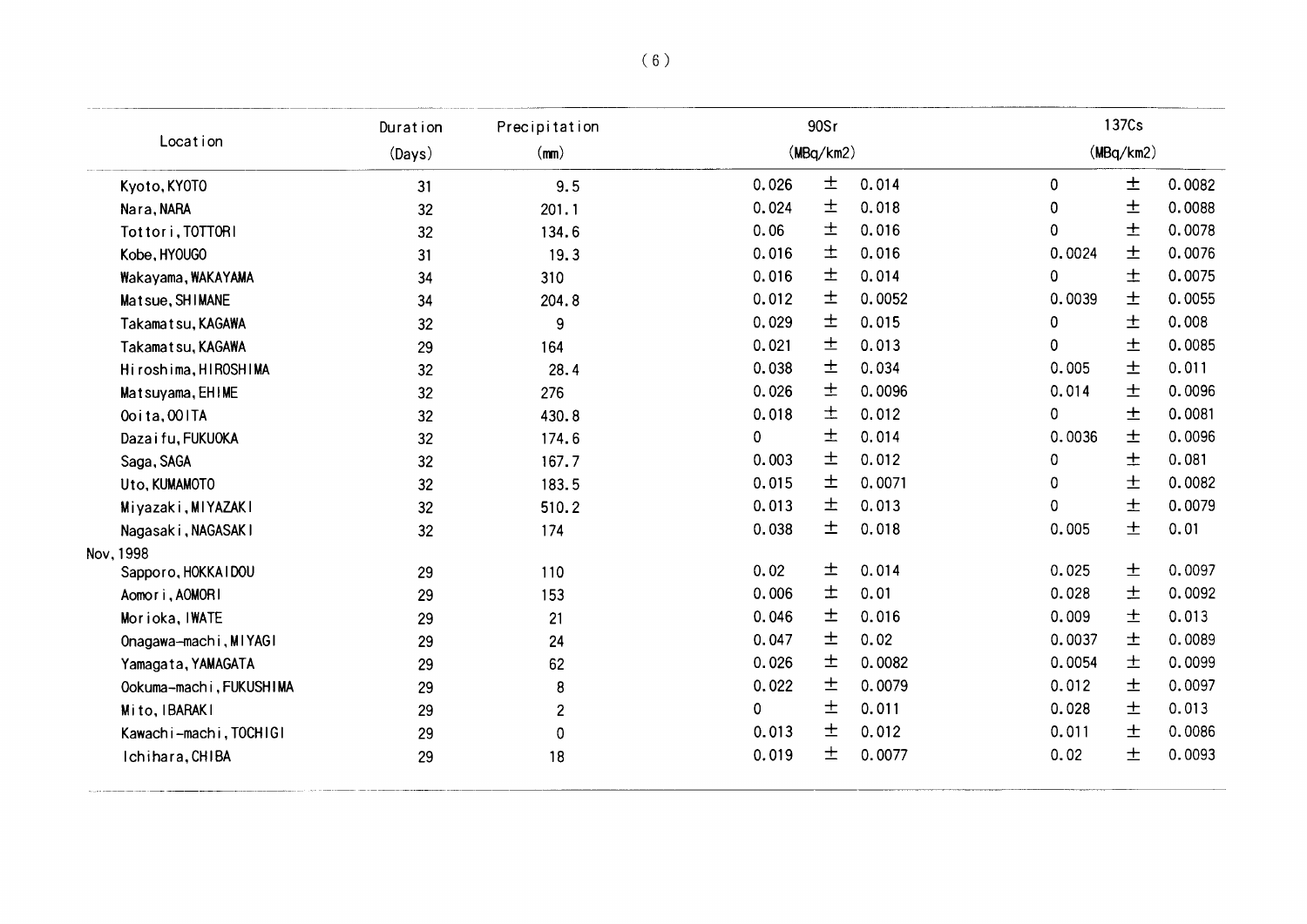|                        | Duration | Precipitation  |           | 90Sr |        |           | 137Cs |        |
|------------------------|----------|----------------|-----------|------|--------|-----------|-------|--------|
| Location               | (Days)   | (mm)           | (MBq/km2) |      |        | (MBq/km2) |       |        |
| Urawa, SAITAMA         | 29       | 5              | 0.034     | 土    | 0.017  | 0.025     | 土     | 0.0093 |
| Maebashi, GUNMA        | 29       | 0              | 0.008     | 土    | 0.011  | 0.003     | 土     | 0.0088 |
| Shinjuku, TOKYO        | 29       | 8              | 0         | 土    | 0.0011 | 0.0012    | 土     | 0.0082 |
| Yokohama, KANAGAWA     | 28       | 71             | 0.017     | 土    | 0.009  | 0.012     | $\pm$ | 0.0092 |
| Koufu, YAMANASHI       | 29       |                | 0.008     | 土    | 0.013  | 0         | 土     | 0.013  |
| Kosugi-machi, TOYAMA   | 29       | 263            | 0.015     | 土    | 0.0073 | 0.0095    | 土     | 0.0097 |
| Shizuoka, SHIZUOKA     | 29       | 3              | 0.023     | 土    | 0.011  | 0.052     | $\pm$ | 0.011  |
| Fukui, FUKUI           | 29       | 227            | 0.074     | 士    | 0.04   | 0         | 士     | 0.046  |
| Gifu, GIFU             | 29       | 10             | 0         | 土    | 0.0082 | 0         | 土     | 0.0086 |
| Nagoya, AICHI          | 30       | 8.4            | 0.013     | 土    | 0.0078 | 0.003     | $\pm$ | 0.011  |
| Ootsu, SHIGA           | 29       | 4.2            | 0.012     | 土    | 0.0076 | 0.01      | 土     | 0.01   |
| Tsu, MIE               | 29       | 6.5            | 0.045     | 土    | 0.016  | 0.0067    | 土     | 0.0084 |
| Kyoto, KYOTO           | 28       | 38             | 0.007     | 土    | 0.0112 | 0         | 士     | 0.008  |
| Nara, NARA             | 29       | 56.8           | 0.027     | 土    | 0.017  | 0         | $\pm$ | 0.0094 |
| Tottori, TOTTORI       | 29       | 101.6          | 0.044     | 土    | 0.015  | 0.021     | 士     | 0.0098 |
| Kobe, HY0UG0           | 28       | 14.2           | 0.004     | 土    | 0.012  | 0.0044    | 土     | 0.0086 |
| Wakayama, WAKAYAMA     | 27       | 14.5           | 0.052     | 土    | 0.045  | 0.012     | 土     | 0.0088 |
| Matsue, SHIMANE        | 35       | 71             | 0.025     | 土    | 0.0059 | 0.016     | 士     | 0.0067 |
| Matsue, SHIMANE        | 26       | 66.4           | 0.019     | 土    | 0.0053 | 0.0026    | $\pm$ | 0.0069 |
| Ishii-machi, TOKUSHIMA | 29       | $\overline{2}$ | 0.074     | 土    | 0.025  | 0.058     | 士     | 0.014  |
| Matsuyama, EHIME       | 29       | 39             | 0.012     | 土    | 0.012  | 0.018     | 土     | 0.014  |
| Ooita, OOITA           | 31       | 24.7           | 0.015     | 士    | 0.012  | 0         | 土     | 0.009  |
| Dazai fu, FUKUOKA      | 29       | 35.4           | 0.013     | 土    | 0.016  | 0         | $\pm$ | 0.0086 |
| Saga, SAGA             | 29       | 38.4           | 0.015     | 土    | 0.025  | 0         | 土     | 0.01   |
| Uto, KUMAMOTO          | 29       | 12.8           | 0.017     | 土    | 0.012  | 0         | 土     | 0.013  |
| Miyazaki, MIYAZAKI     | 29       | 34.6           | 0.0075    | 士    | 0.0058 | 0.012     | 士     | 0.0091 |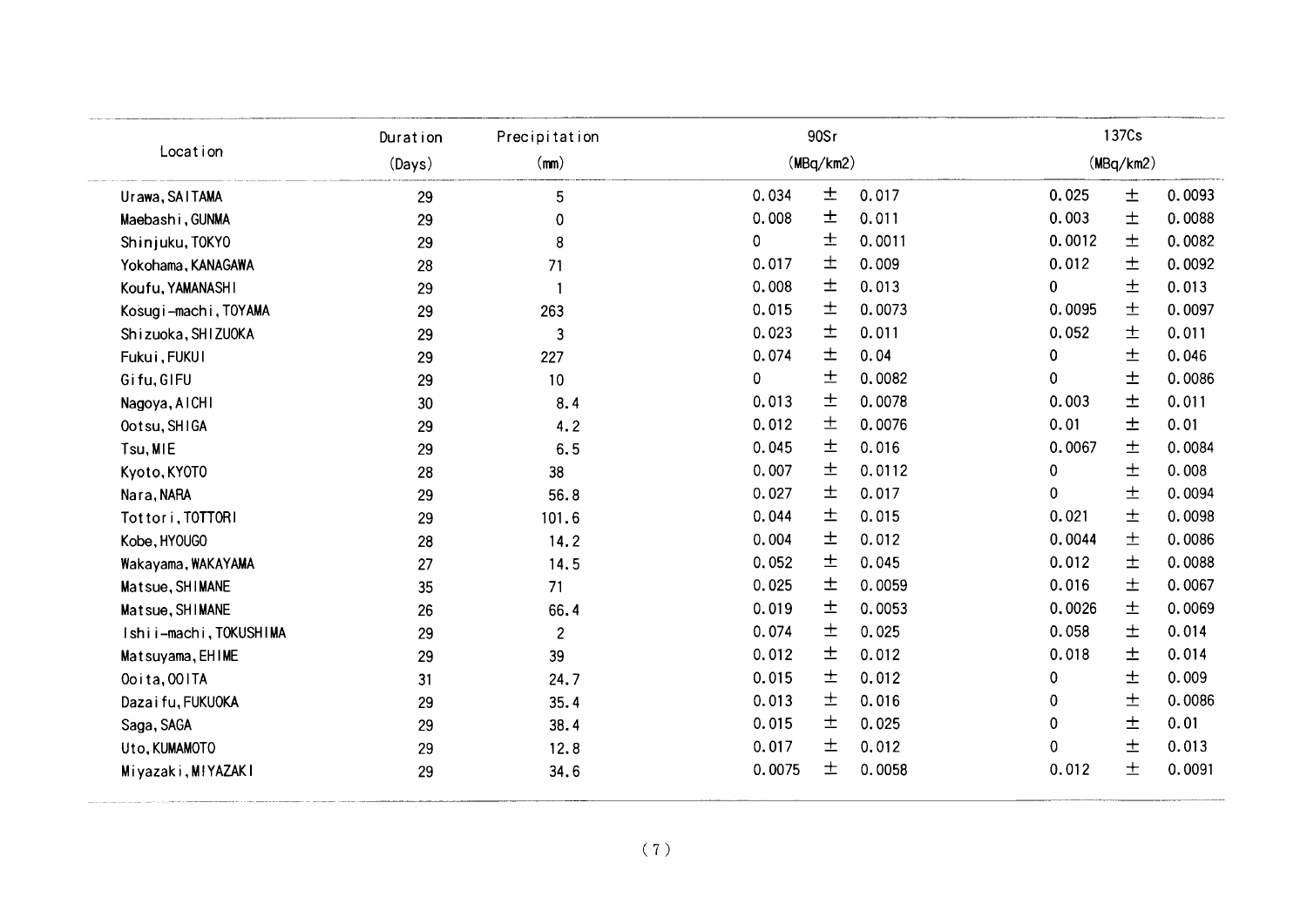|                           | Duration | Precipitation |       | 90Sr      |        |           | 137Cs |        |
|---------------------------|----------|---------------|-------|-----------|--------|-----------|-------|--------|
| Location                  | (Days)   | (mn)          |       | (MBq/km2) |        | (MBq/km2) |       |        |
| Nagasaki, NAGASAKI        | 29       | 73.5          | 0.036 | $\pm$     | 0.015  | 0.003     | 土     | 0.01   |
| Yonagusuku-machi, 0kinawa | 28       | 342           | 0     | 士         | 0.013  | 0         | $\pm$ | 0.009  |
| Yonagusuku-machi, 0kinawa | 36       | 141.2         | 0     | 土         | 0.016  | 0.032     | 土     | 0.017  |
| Dec, 1998                 |          |               |       |           |        |           |       |        |
| Sapporo, HOKKA I DOU      | 27       | 82            | 0.015 | 土         | 0.011  | 0.017     | 土     | 0.015  |
| Sapporo, HOKKAIDOU        | 35       | 84            | 0.025 | 土         | 0.0081 | 0.016     | 土     | 0.013  |
| Aomori, AOMORI            | 34       | 72            | 0.004 | 土         | 0.01   | 0.02      | 士     | 0.0087 |
| Morioka, IWATE            | 34       | 57            | 0.027 | 土         | 0.012  | 0.041     | 土     | 0.014  |
| Onagawa-machi, MIYAGI     | 35       | 16            | 0.017 | 土         | 0.0073 | 0.045     | 士     | 0.016  |
| Yamagata, YAMAGATA        | 34       | 77            | 0.023 | 土         | 0.015  | 0.006     | 土     | 0.013  |
| Ookuma-machi, FUKUSHIMA   | 34       | 24            | 0.008 | 土         | 0.013  | 0.002     | 土     | 0.013  |
| Mito, IBARAKI             | 34       | 34            | 0.009 | 土         | 0.011  | 0.019     | $\pm$ | 0.013  |
| Kawachi-machi, TOCHIGI    | 34       | 33            | 0     | 土         | 0.011  | 0         | $\pm$ | 0.0075 |
| Ichihara, CHIBA           | 34       | 50            | 0.053 | 土         | 0.0098 | 0.022     | 土     | 0.0089 |
| Urawa, SAITAMA            | 34       | 46            | 0.01  | 土         | 0.018  | 0.045     | 土     | 0.0096 |
| Maebashi, GUNMA           | 34       | 235           | 0.01  | 土         | 0.012  | 0.015     | 土     | 0.0086 |
| Shinjuku, TOKYO           | 34       | 52            | 0.004 | 土         | 0.011  | 0.0064    | $\pm$ | 0.0084 |
| Yokohama, KANAGAWA        | 32       | 26            | 0.035 | 土         | 0.015  | 0.021     | $\pm$ | 0.0096 |
| Koufu, YAMANASHI          | 34       | 34            | 0.003 | 土         | 0.011  | 0.041     | $\pm$ | 0.015  |
| Kosugi-machi, TOYAMA      | 34       | 205           | 0.042 | 土         | 0.0082 | 0.017     | $\pm$ | 0.011  |
| Shizuoka, SHIZUOKA        | 34       | 38            | 0.041 | 土         | 0.013  | 0.083     | 土     | 0.013  |
| Fukui, FUKUI              | 34       | 155           | 0.034 | 土         | 0.037  | 0.041     | 土     | 0.043  |
| Gifu, GIFU                | 34       | 39            | 0.007 | 土         | 0.0083 | 0.0053    | $\pm$ | 0.009  |
| Nagoya, AICHI             | 34       | 38            | 0.023 | 土         | 0.009  | 0.012     | $\pm$ | 0.0091 |
| Ootsu, SHIGA              | 34       | 48            | 0.01  | 土         | 0.012  | 0         | $\pm$ | 0.0077 |
| Tsu, MIE                  | 34       | 53.5          | 0.008 | 土         | 0.014  | 0.016     | $\pm$ | 0.009  |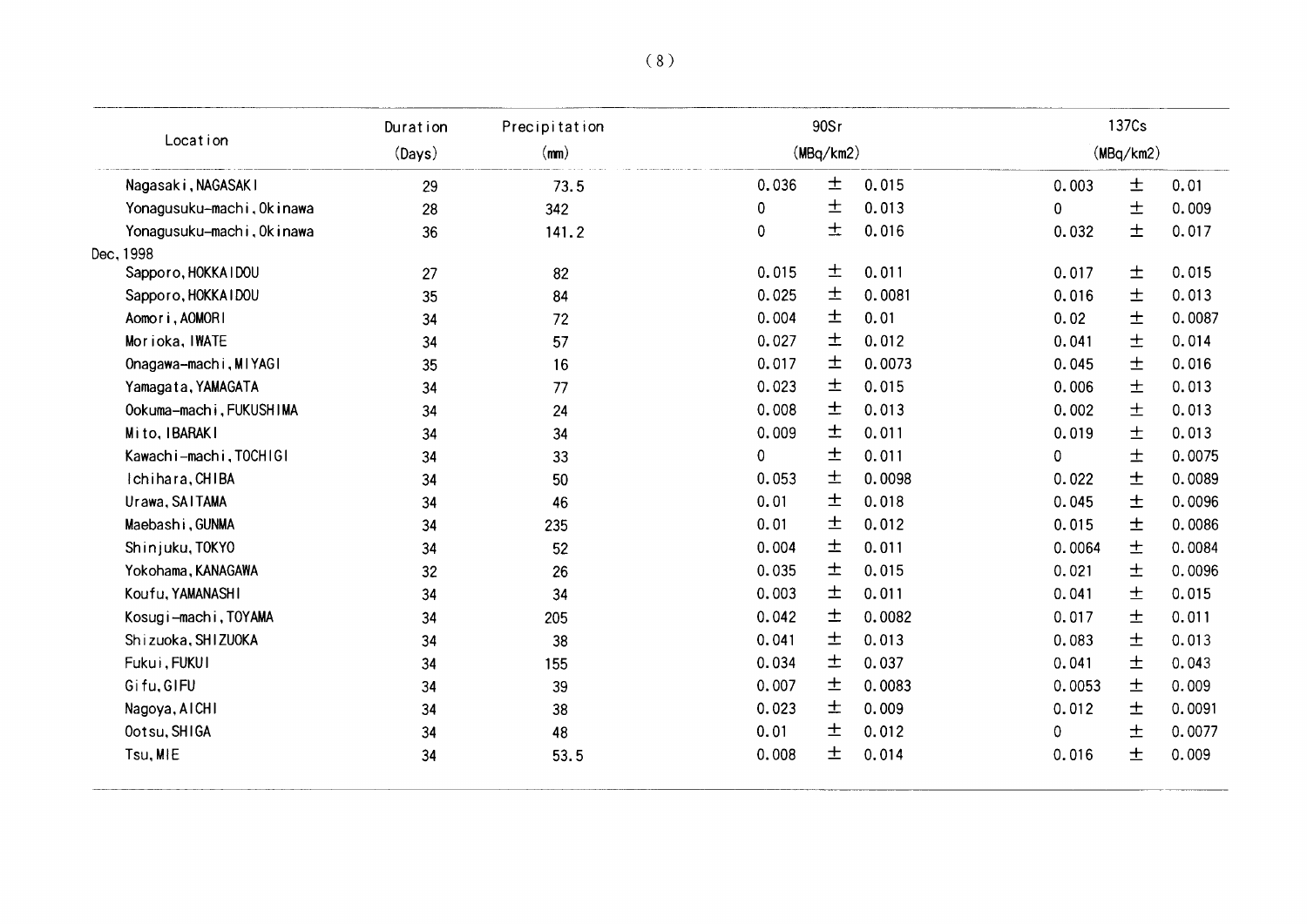|                    |                         | Duration | Precipitation |          | 90Sr      |        |           | 137Cs |        |  |
|--------------------|-------------------------|----------|---------------|----------|-----------|--------|-----------|-------|--------|--|
|                    | Location                | (Days)   | (mn)          |          | (MBq/km2) |        | (MBq/km2) |       |        |  |
| Kyoto, KY0T0       |                         | 35       | 24            | 0        | 土         | 0.011  | 0.0085    | 土     | 0.0085 |  |
| Nara, NARA         |                         | 34       | 52.3          | 0.055    | 土         | 0.017  | 0.0024    | 土     | 0.0077 |  |
| Tot tor i, TOTTORI |                         | 34       | 114.9         | 0.019    | 土         | 0.013  | 0.055     | 土     | 0.011  |  |
| Kobe, HY0UGO       |                         | 32       | 14.8          | 0.008    | 土         | 0.012  | 0.013     | 土     | 0.0082 |  |
|                    | Wakayama, WAKAYAMA      | 34       | 30.5          | 0        | 土         | 0.015  | 0.019     | 土     | 0.0084 |  |
|                    | Ishii-machi, TOKUSHIMA  | 36       | 22.3          | 0.034    | 土         | 0.0091 | 0.066     | $\pm$ | 0.012  |  |
|                    | Takamatsu, KAGAWA       | 34       | 1.5           | 0.016    | 土         | 0.0089 | 0.016     | 土     | 0.014  |  |
|                    | Hiroshima, HIROSHIMA    | 35       | 0             | 0.058    | 土         | 0.026  | 0         | 土     | 0.015  |  |
| Matsuyama, EHIME   |                         | 34       | 5             | 0        | 土         | 0.011  | 0.005     | 土     | 0.014  |  |
| Ooita, OOITA       |                         | 32       | 0.5           | 0.011    | 土         | 0.011  | 0.0025    | $\pm$ | 0.0083 |  |
| Dazai fu, FUKUOKA  |                         | 34       | 10.5          | 0.0093   | 土         | 0.007  | 0.018     | 土     | 0.014  |  |
| Saga, SAGA         |                         | 34       | 1.3           | 0.017    | 土         | 0.012  | 0         | 土     | 0.0084 |  |
| Uto, KUMAMOTO      |                         | 34       | 25.2          | 0.006    | 土         | 0.011  | 0.015     | $\pm$ | 0.014  |  |
|                    | Miyazaki, MIYAZAKI      | 34       | 27.3          | 0.007    | 土         | 0.011  | 0         | 土     | 0.0065 |  |
|                    | Nagasaki, NAGASAKI      | 34       | 4.5           | 0.065    | 土         | 0.033  | 0         | $\pm$ | 0.012  |  |
| Jan, 1999          |                         |          |               |          |           |        |           |       |        |  |
| Aomori, AOMORI     |                         | 28       | 133           | 0.021    | 土         | 0.012  | 0.027     | $\pm$ | 0.0093 |  |
| Morioka, IWATE     |                         | 28       | 18            | 0        | 土         | 0.011  | 0.064     | 土     | 0.012  |  |
|                    | Onagawa-machi, MIYAGI   | 27       | 4             | 0        | 士         | 0.0069 | 0.028     | 土     | 0.015  |  |
|                    | Yamagata, YAMAGATA      | 28       | 64            | 0        | 土         | 0.011  | 0.017     | $\pm$ | 0.015  |  |
|                    | Ookuma-machi, FUKUSHIMA | 28       | 6             | $\Omega$ | 土         | 0.0062 | 0.0028    | 土     | 0.0078 |  |
| Mito, IBARAKI      |                         | 28       |               | 0.014    | 土         | 0.0073 | 0.014     | 土     | 0.0085 |  |
|                    | Kawachi-machi, TOCHIGI  | 28       | 4             | 0.002    | 土         | 0.013  | 0.02      | 土     | 0.0098 |  |
| Ichihara, CHIBA    |                         | 28       | 18            | 0.021    | 土         | 0.011  | 0.003     | 土     | 0.008  |  |
| Urawa, SAITAMA     |                         | 28       | 9             | 0.024    | 土         | 0.012  | 0.013     | 土     | 0.0065 |  |
| Maebashi, GUNMA    |                         | 28       | 0.5           | 0.006    | 土         | 0.011  | 0.011     | 土     | 0.0084 |  |
|                    |                         |          |               |          |           |        |           |       |        |  |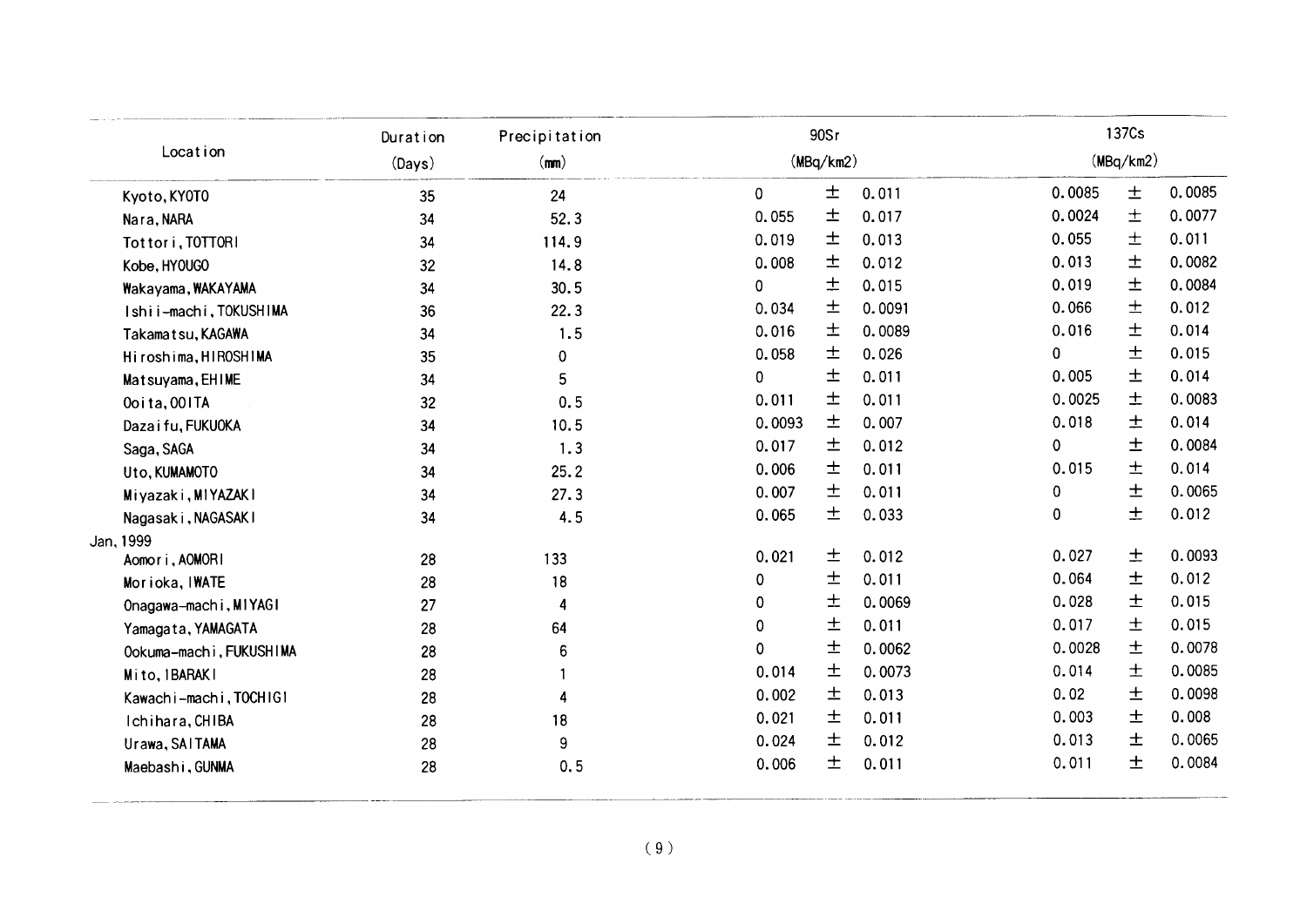|                                        | Duration        | Precipitation |           | 90Sr |        |           | 137Cs |        |  |
|----------------------------------------|-----------------|---------------|-----------|------|--------|-----------|-------|--------|--|
| Location                               | (Days)          | (mn)          | (MBq/km2) |      |        | (MBq/km2) |       |        |  |
| Shinjuku, TOKYO                        | 28              | 23            | 0.013     | 土    | 0.014  | 0         | 土     | 0.0082 |  |
| Yokohama, KANAGAWA                     | 28              | 39            | 0.0004    | 土    | 0.0068 | 0.031     | 土     | 0.011  |  |
| Koufu, YAMANASHI                       | 28              | 9             | 0.021     | 土    | 0.013  | 0         | 土     | 0.0075 |  |
| Shizuoka, SHIZUOKA                     | 28              | 28            | 0.017     | 土    | 0.011  | 0.1       | 土     | 0.013  |  |
| Fukui, FUKUI                           | 28              | 276           | 0.022     | 土    | 0.07   | 0         | $\pm$ | 0.046  |  |
| Gifu, GIFU                             | 28              | 64            | 0.001     | 土    | 0.011  | 0.016     | 土     | 0.0096 |  |
| Nagoya, AICHI                          | 28              | 35.3          | 0.012     | 土    | 0.0075 | 0.01      | 土     | 0.0086 |  |
| Ootsu, SHIGA                           | 28              | 33.4          | 0.012     | 土    | 0.014  | 0         | $\pm$ | 0.013  |  |
| Tsu, MIE                               | 28              | 12.5          | 0.004     | 土    | 0.014  | 0.0079    | $\pm$ | 0.0085 |  |
| Nara, NARA                             | 28              | 25.8          | 0.022     | 土    | 0.015  | 0         | $\pm$ | 0.0078 |  |
| Tottori, TOTTORI                       | 28              | 163.7         | 0.058     | 土    | 0.017  | 0.18      | 土     | 0.017  |  |
| Kobe, HY0UG0                           | 28              | 42.3          | 0.002     | 土    | 0.011  | 0.0076    | 土     | 0.0088 |  |
| Wakayama, WAKAYAMA                     | 30 <sub>o</sub> | 16.5          | 0.033     | 土    | 0.024  | 0.034     | 土     | 0.011  |  |
| Matsue, SHIMANE                        | 28              | 67.6          | 0.032     | 土    | 0.0099 | 0.044     | 土     | 0.0079 |  |
| Ishii-machi, TOKUSHIMA                 | 27              | 9.2           | 0.014     | 土    | 0.01   | 0.045     | 土     | 0.011  |  |
| Takamatsu, KAGAWA                      | 28              | 15.5          | 0.014     | 土    | 0.0099 | 0.002     | 土     | 0.013  |  |
| Hiroshima, HIROSHIMA                   | 27              | 0             | 0.038     | 土    | 0.013  | 0.043     | 土     | 0.019  |  |
| Matsuyama, EHIME                       | 28              | 27            | 0.011     | 土    | 0.011  | 0.024     | 土     | 0.009  |  |
| Ooita, OOITA                           | 29              | 40            | 0.008     | 土    | 0.011  | 0         | 土     | 0.0081 |  |
| Dazai fu, FUKUOKA                      | 28              | 56.6          | 0.015     | 土    | 0.0073 | 0.032     | 士     | 0.014  |  |
| Saga, SAGA                             | 28              | 43.1          | 0.034     | 土    | 0.016  | 0.013     | 土     | 0.0096 |  |
| Uto, KUMAMOTO                          | 28              | 23.5          | 0.016     | 土    | 0.012  | 0.012     | 土     | 0.0081 |  |
| Miyazaki, MIYAZAKI                     | 28              | 32.6          | 0.0112    | 土    | 0.0064 | 0.016     | $\pm$ | 0.0089 |  |
| Nagasaki, NAGASAKI                     | 28              | 38.5          | 0.011     | 土    | 0.012  | 0.008     | 土     | 0.018  |  |
| Yonagusuku-machi, 0kinawa<br>Feb, 1999 | 27              | 168.1         | 0         | 土    | 0.014  | 0.028     | 土     | 0.013  |  |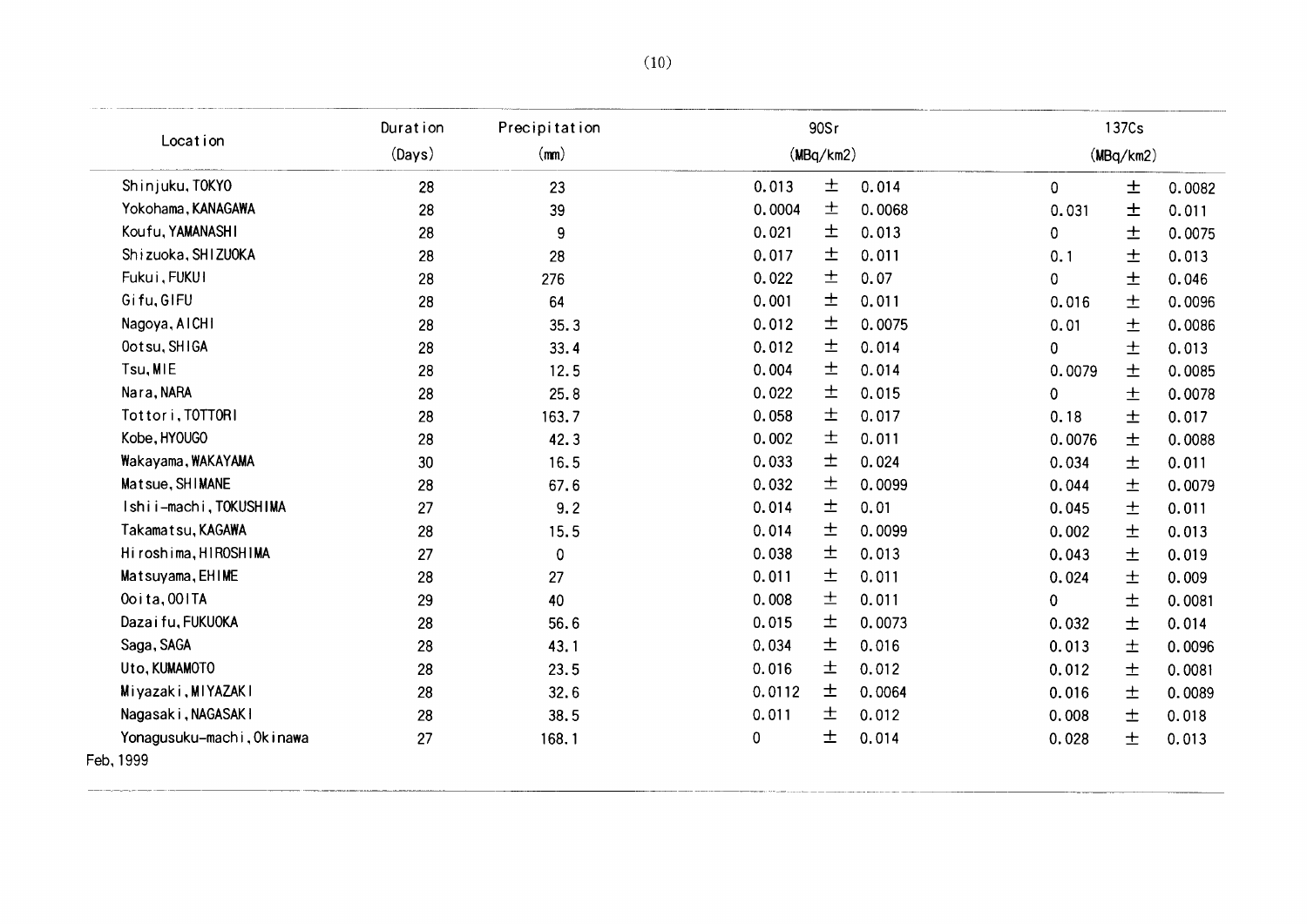|                         | Duration | Precipitation |        | 90Sr      |        |        | 137Cs     |        |
|-------------------------|----------|---------------|--------|-----------|--------|--------|-----------|--------|
| Locat ion               | (Days)   | (m)           |        | (MBq/km2) |        |        | (MBq/km2) |        |
| Sapporo, HOKKA I DOU    | 28       | 45            | 0.011  | 土         | 0.012  | 0.02   | 土         | 0.01   |
| Aomori, AOMORI          | 28       | 131           | 0.006  | 土         | 0.011  | 67     | 土         | 0.011  |
| Morioka, IWATE          | 28       | 20            | 0.017  | 土         | 0.0073 | 0.043  | 土         | 0.01   |
| Yamagata, YAMAGATA      | 28       | 46            | 0.011  | 土         | 0.012  | 0.007  | $\pm$     | 0.0081 |
| Ookuma-machi, FUKUSHIMA | 28       | 24            | 0.0019 | 土         | 0.0074 | 0.058  | 土         | 0.013  |
| Mito, IBARAKI           | 28       | 44            | 0.021  | 土         | 0.012  | 0.0094 | 土         | 0.0094 |
| Kawachi-machi, TOCHIGI  | 28       | 28            | 0      | 土         | 0.0085 | 0.012  | 土         | 0.082  |
| Ichihara, CHIBA         | 28       | 55            | 0.021  | 土         | 0.012  | 0.079  | 土         | 0.013  |
| Urawa, SAITAMA          | 28       | 32            | 0.039  | 土         | 0.012  | 0.11   | 土         | 0.012  |
| Maebashi, GUNMA         | 19       | 2.5           | 0.001  | 土         | 0.012  | 0.0026 | 土         | 0.0085 |
| Shinjuku, TOKYO         | 28       | 38            | 0.008  | 土         | 0.012  | 0.023  | 土         | 0.0098 |
| Yokohama, KANAGAWA      | 33       | 174           | 0.025  | 土         | 0.014  | 0.058  | 土         | 0.012  |
| Koufu, YAMANASHI        | 28       | 30            | 0.0062 | 土         | 0.0057 | 0.013  | 土         | 0.0091 |
| Kosugi-machi, TOYAMA    | 28       | 194           | 0.038  | 土         | 0.013  | 0.03   | $\pm$     | 0.011  |
| Shizuoka, SHIZUOKA      | 28       | 89            | 0.027  | 土         | 0.012  | 0.14   | 土         | 0.015  |
| Fukui, FUKUI            | 28       | 228           | 0.021  | 土         | 0.032  | 0.007  | 土         | 0.047  |
| Gifu, GIFU              | 28       | 56            | 0.005  | 土         | 0.012  | 0      | 土         | 0.0073 |
| Nagoya, AICHI           | 28       | 47.1          | 0.011  | 土         | 0.0058 | 0.016  | 土         | 0.0088 |
| Ootsu, SHIGA            | 28       | 48.2          | 0.013  | 土         | 0.013  | 0.013  | 土         | 0.0088 |
| Tsu, MIE                | 28       | 47.1          | 0.026  | 土         | 0.012  | 0.035  | 土         | 0.0097 |
| Kyoto, KY0T0            | 28       | 55.5          | 0.018  | 土         | 0.013  | 0.059  | 土         | 0.013  |
| Nara, NARA              | 28       | 49.6          | 0.002  | 土         | 0.016  | 0.0049 | 土         | 0.0089 |
| Tottori, TOTTORI        | 28       | 187.8         | 0.051  | 土         | 0.051  | 0.043  | 土         | 0.011  |
| Kobe, HYOUGO            | 33       | 112.9         | 0.014  | 土         | 0.012  | 0.043  | $\pm$     | 0.01   |
| Wakayama, WAKAYAMA      | 27       | 31.5          | 0.065  | 土         | 0.029  | 0.022  | 土         | 0.01   |
| Matsue, SHIMANE         | 28       | 121.3         | 0.027  | 土         | 0.013  | 0.049  | $\pm$     | 0.0081 |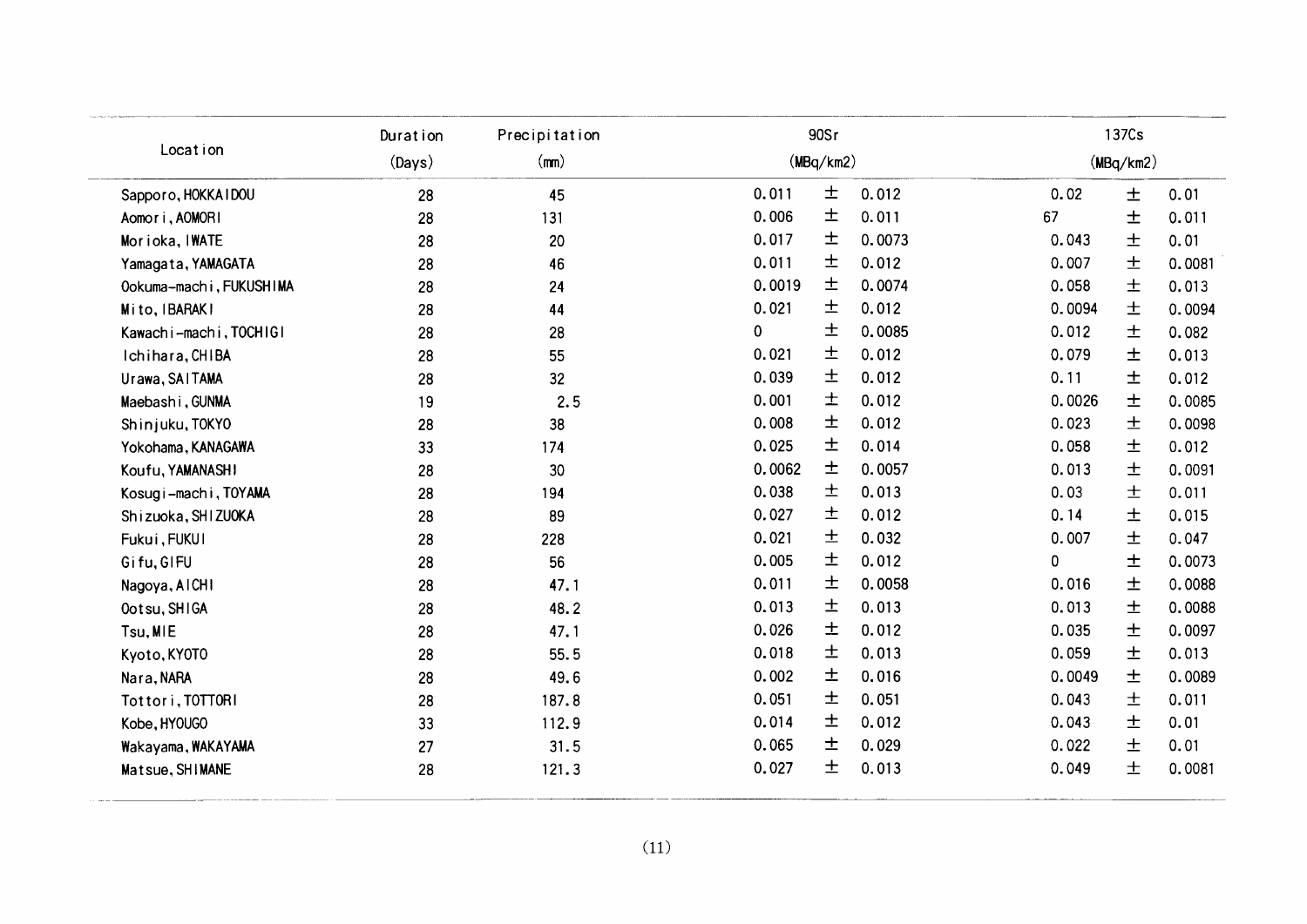|                           | Duration | Precipitation |        | 90Sr      |        |       | 137Cs     |        |  |  |
|---------------------------|----------|---------------|--------|-----------|--------|-------|-----------|--------|--|--|
| Location                  | (Days)   | (mn)          |        | (MBq/km2) |        |       | (MBq/km2) |        |  |  |
| Ishii-machi, TOKUSHIMA    | 27       | 29.2          | 0.042  | 土         | 0.015  | 0.013 | $\pm$     | 0.019  |  |  |
| Takamatsu, KAGAWA         | 28       | 28            | 0.026  | 土         | 0.019  | 0.035 | 土         | 0.011  |  |  |
| Hiroshima, HIROSHIMA      | 28       | 72.2          | 0.012  | 士         | 0.015  | 0.05  | 土         | 0.017  |  |  |
| Matsuyama, EHIME          | 28       | 34            | 0.002  | 土         | 0.01   | 0.033 | 士         | 0.01   |  |  |
| Ooita, OOITA              | 27       | 42.1          | 0.012  | 土         | 0.011  | 0.017 | 土         | 0.009  |  |  |
| Dazai fu, FUKUOKA         | 28       | 44.9          | 0.021  | 土         | 0.011  | 0.022 | 土         | 0.0099 |  |  |
| Saga, SAGA                | 28       | 43.8          | 0.025  | 土         | 0.015  | 0     | 土         | 0.0092 |  |  |
| Uto, KUMAMOTO             | 28       | 35.7          | 0.012  | 土         | 0.012  | 0.034 | $\pm$     | 0.013  |  |  |
| Miyazaki, MIYAZAKI        | 28       | 76.5          | 0.014  | 土         | 0.0068 | 0.038 | $\pm$     | 0.01   |  |  |
| Nagasaki, NAGASAKI        | 28       | 52            | 0.024  | 土         | 0.015  | 0.017 | 土         | 0.0088 |  |  |
| Yonagusuku-machi, 0kinawa | 28       | 22.7          | 0      | 土         | 0.011  | 0     | $\pm$     | 0.0095 |  |  |
| Mar, 1999                 |          |               |        |           |        |       |           |        |  |  |
| Sapporo, HOKKAIDOU        | 31       | 48            | 0      | 土         | 0.007  | 0.026 | 士         | 0.0093 |  |  |
| Aomori, AOMORI            | 31       | 65            | 0.038  | 士         | 0.014  | 0.043 | 土         | 0.01   |  |  |
| Morioka, IWATE            | 31       | 74            | 0.0006 | 土         | 0.0082 | 0.017 | 土         | 0.0088 |  |  |
| Onagawa-machi, MIYAGI     | 31       | 141           | 0.026  | 土         | 0.0081 | 0.026 | 士         | 0.011  |  |  |
| Yamagata, YAMAGATA        | 31       | 86            | 0.008  | 士         | 0.011  | 0:046 | $\pm$     | 0.011  |  |  |
| Ookuma-machi, FUKUSHIMA   | 31       | 99            | 0.021  | 土         | 0.011  | 0.04  | 土         | 0.011  |  |  |
| Mito, IBARAKI             | 31       | 108           | 0.034  | 土         | 0.013  | 0.051 | 土         | 0.011  |  |  |
| Kawachi-machi, TOCHIGI    | 31       | 137           | 0.012  | 土         | 0.0099 | 0.01  | $\pm$     | 0.0084 |  |  |
| Ichihara, CHIBA           | 31       | 150           | 0.026  | 土         | 0.012  | 0.064 | $\pm$     | 0.012  |  |  |
| Urawa, SAITAMA            | 31       | 123           | 0      | 土         | 0.016  | 0.11  | 士         | 0.012  |  |  |
| Fujimi-mura, GUNMA        | 31       | 72            | 0.039  | 土         | 0.014  | 0.073 | $\pm$     | 0.012  |  |  |
| Shinjuku, TOKYO           | 31       | 171           | 0.007  | 土         | 0.013  | 0.01  | $\pm$     | 0.0087 |  |  |
| Koufu, YAMANASHI          | 31       | 80            | 0.023  | 土         | 0.0068 | 0.033 | 土         | 0.0099 |  |  |
| Kosugi-machi, TOYAMA      | 31       | 105           | 0.03   | 士         | 0.012  | 0.049 | 土         | 0.011  |  |  |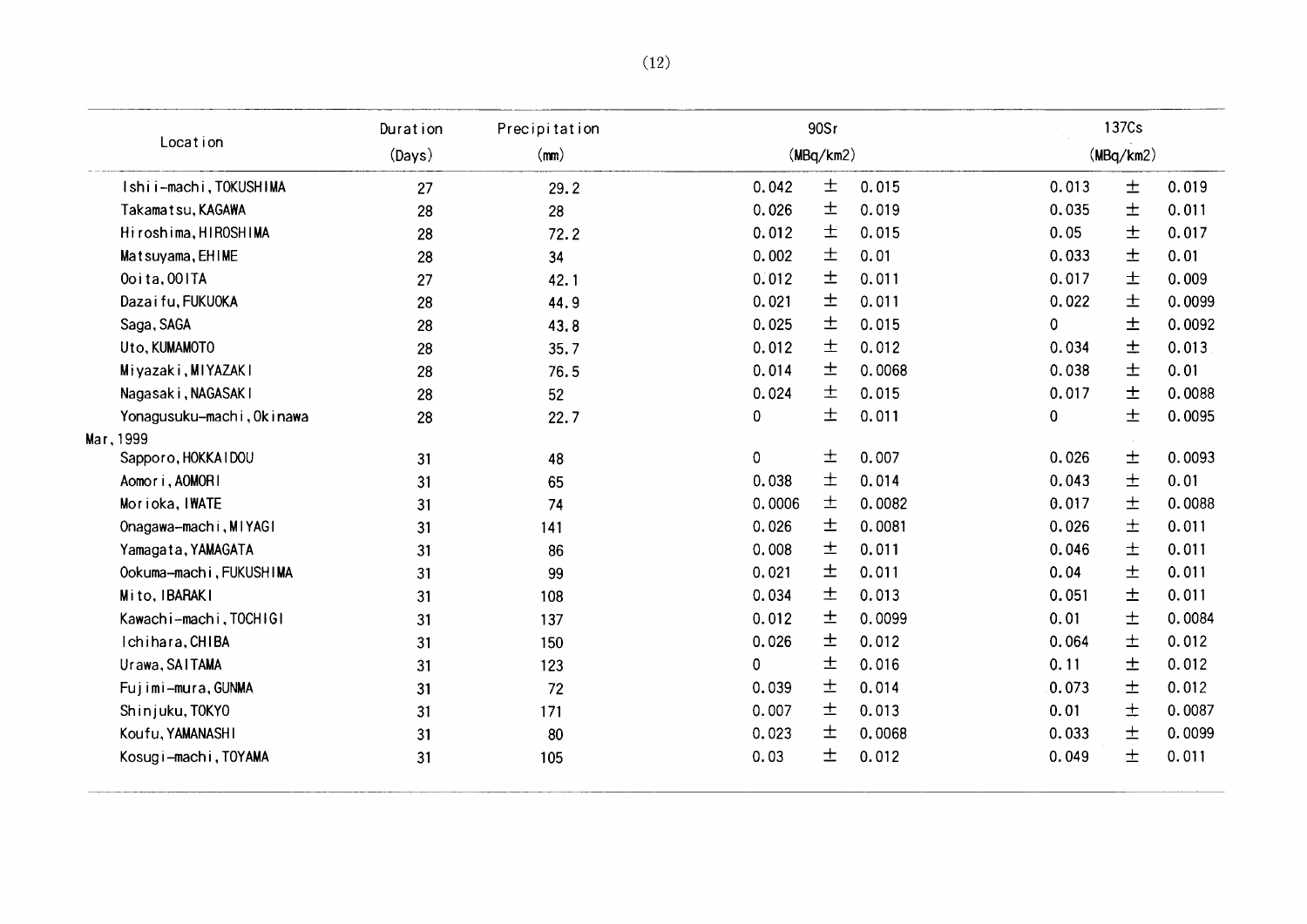| (Days)<br>31<br>31 | (mn)<br>244                                      | 0.032 |      |           |             |           |                                                                                                                                                                                    |  |  |  |
|--------------------|--------------------------------------------------|-------|------|-----------|-------------|-----------|------------------------------------------------------------------------------------------------------------------------------------------------------------------------------------|--|--|--|
|                    |                                                  |       |      | (MBq/km2) |             | (MBq/km2) |                                                                                                                                                                                    |  |  |  |
|                    |                                                  |       | 土    | 0.013     | 0.21        | 土         | 0.017                                                                                                                                                                              |  |  |  |
|                    | 109                                              | 0.051 | 土    | 0.063     | $\mathbf 0$ | $\pm$     | 0.039                                                                                                                                                                              |  |  |  |
| 31                 | 164                                              | 0.005 | 土    | 0.02      | 0.02        | 土         | 0.0082                                                                                                                                                                             |  |  |  |
|                    | 121                                              | 0.017 | 土    | 0.0077    |             | $\pm$     | 0.0098                                                                                                                                                                             |  |  |  |
|                    | 113                                              | 0.036 | 土    | 0.012     |             | $\pm$     | 0.011                                                                                                                                                                              |  |  |  |
| 31                 | 158.2                                            | 0.024 | 土    | 0.012     |             | 士         | 0.014                                                                                                                                                                              |  |  |  |
| 31                 | 133.5                                            | 0.035 | 土    | 0.015     |             | 土         | 0.012                                                                                                                                                                              |  |  |  |
| 31                 | 172.3                                            | 0.035 | 土    | 0.014     |             | 土         | 0.01                                                                                                                                                                               |  |  |  |
| 31                 | 127.6                                            | 0.061 | 土    | 0.014     |             | $\pm$     | 0.0092                                                                                                                                                                             |  |  |  |
|                    | 150.5                                            | 0.006 | 土    | 0.016     | 0           | $\pm$     | 0                                                                                                                                                                                  |  |  |  |
|                    | 95                                               | 0.049 | 土    | 0.024     | 0.03        | $\pm$     | 0.01                                                                                                                                                                               |  |  |  |
| 31                 | 127.6                                            | 0.053 | 土    | 0.01      |             | 士         | 0.01                                                                                                                                                                               |  |  |  |
|                    |                                                  | 0.1   | 土    | 0.021     | 0.12        | $\pm$     | 0.019                                                                                                                                                                              |  |  |  |
|                    | 65.5                                             | 0.016 | 土    | 0.012     | 0.03        | $\pm$     | 0.013                                                                                                                                                                              |  |  |  |
| 31                 | 109.2                                            | 0.048 | 土    | 0.017     |             | 土         | 0.013                                                                                                                                                                              |  |  |  |
| 31                 | 136.4                                            | 0.041 | 土    | 0.015     |             |           | 0.01                                                                                                                                                                               |  |  |  |
| 31                 | 78.9                                             | 0.028 | 土    | 0.012     |             |           | 0.01                                                                                                                                                                               |  |  |  |
| 31                 | 100.7                                            | 0.021 | 土    | 0.013     |             |           | 0.011                                                                                                                                                                              |  |  |  |
| 31                 | 139.7                                            | 0.018 | 土    | 0.013     |             |           | 0.013                                                                                                                                                                              |  |  |  |
|                    | 358.9                                            | 0.023 | 土    | 0.0076    |             |           | 0.01                                                                                                                                                                               |  |  |  |
|                    | 101                                              | 0.023 | 土    | 0.016     |             |           | 0.013                                                                                                                                                                              |  |  |  |
| 31                 | 201.7                                            | 0.001 | 土    | 0.012     |             |           | 0.016                                                                                                                                                                              |  |  |  |
|                    |                                                  |       |      |           |             |           |                                                                                                                                                                                    |  |  |  |
|                    |                                                  |       |      |           |             |           |                                                                                                                                                                                    |  |  |  |
|                    | 31<br>31<br>$-335$<br>30<br>31<br>31<br>31<br>31 | 74    | (13) |           |             |           | 0.032<br>0.049<br>0.034<br>0.053<br>0.023<br>0.027<br>0.094<br>0.034<br>土<br>0.024<br>$\pm$<br>0.044<br>土<br>0.037<br>$\pm$<br>0.038<br>土<br>0.047<br>$\pm$<br>0.028<br>土<br>0.037 |  |  |  |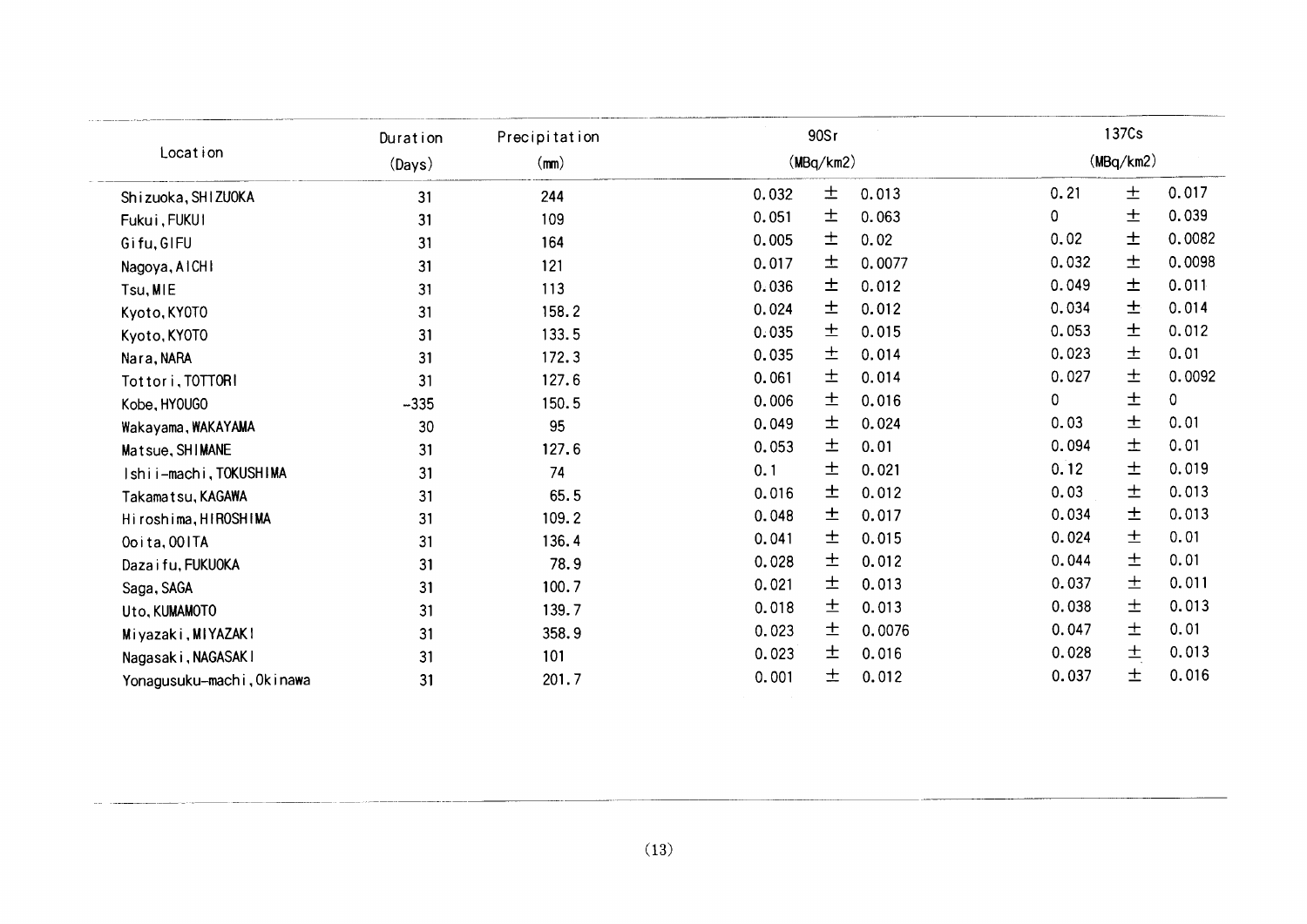6. Resu

 $(1)$ -2 Strontuim-90 and Cesiumu-137 in Rain and Dry Fallout(for WHO program)

(form Oct.1998 to Mar.1999)

-continued from No. 126 for this publication-

Table (1)-2 Strontuim-90 and Cesiumu-137 in Rain and Dry Fallout(for WHO program)

|                      | Duration | Precipitation |       | 90Sr      |        |              | 137Cs     |        |
|----------------------|----------|---------------|-------|-----------|--------|--------------|-----------|--------|
| Location             | (Days)   | (mn)          |       | (MBq/km2) |        |              | (MBq/km2) |        |
| 0ct, 1998            |          |               |       |           |        |              |           |        |
| Akita, AKITA         | 32       | 274           | 0.022 | 土         | 0.011  | $\mathbf{0}$ | $\pm$     | 0.0093 |
| Niigata, NIIGATA     | 32       | 148           | 0.037 | 土         | 0.013  | 0.007        | $\pm$     | 0.0082 |
| Ichihara, CHIBA      | 32       | 157           | 0.01  | 土         | 0.017  | 0            | $\pm$     | 0.01   |
| Nagano, NAGANO       | 31       | 106           | 0.047 | 土         | 0.023  | 0            | 土         | 0.011  |
| Kanazawa, ISHIKAWA   | 31       | 282           | 0.008 | 土         | 0.014  | 0.048        | 土         | 0.011  |
| Osaka, OSAKA         | 32       | 187.4         | 0.025 | 土         | 0.023  | 0.042        | 土         | 0.014  |
| Okayama, OKAYAMA     | 32       | 195.9         | 0.027 | 土         | 0.0087 | 0            | 土         | 0.0098 |
| Kochi, KOCHI         | 32       | 421.2         | 0.064 | 土         | 0.011  | 0            | $\pm$     | 0.013  |
| Yamaguchi, YAMAGUCHI | 31       | 246           | 0.022 | 土         | 0.0084 | 0            | $\pm$     | 0.0066 |
| Kagoshima, KAGOSHIMA | 31       | 60            | 0.042 | 土         | 0.0092 | 0.02         | $\pm$     | 0.014  |
| Kagoshima, KAGOSHIMA | 29       | 286.5         | 0.015 | 土         | 0.0071 | 0.015        | 士         | 0.013  |
| Nov, 1998            |          |               |       |           |        |              |           |        |
| Akita, AKITA         | 29       | 207           | 0.03  | 土         | 0.011  | 0.03         | $\pm$     | 0.014  |
| Niigata, NIIGATA     | 29       | 251           | 0.006 | 土         | 0.01   | 0.014        | $\pm$     | 0.0086 |
| Ichihara, CHIBA      | 29       | 13            | 0.03  | 土         | 0.015  | 0.028        | 土         | 0.012  |
| Nagano, NAGANO       | 29       | 7             | 0.02  | 土         | 0.016  | 0.0018       | 土         | 0.0091 |
| Kanazawa, ISHIKAWA   | 28       | 106           | 0.021 | 土         | 0.014  | 0.039        | $\pm$     | 0.0098 |
| Osaka, OSAKA         | 29       | 19.3          | 0     | 土         | 0.0097 | 0.0061       | 土         | 0.0092 |
| Okayama, OKAYAMA     | 29       | 12.3          | 0.001 | 土         | 0.011  | 0            | $\pm$     | 0.0079 |
| Kochi, KOCHI         | 29       | 18.8          | 0.046 | 土         | 0.0098 | 0.0084       | $\pm$     | 0.0099 |
| Yamaguchi, YAMAGUCHI | $30\,$   | 23            | 0.015 | 土         | 0.0077 | 0.0024       | $\pm$     | 0.0096 |
| Kagoshima, KAGOSHIMA | 28       | 8             | 0.042 | 土         | 0.0086 | 0            | 土         | 0.013  |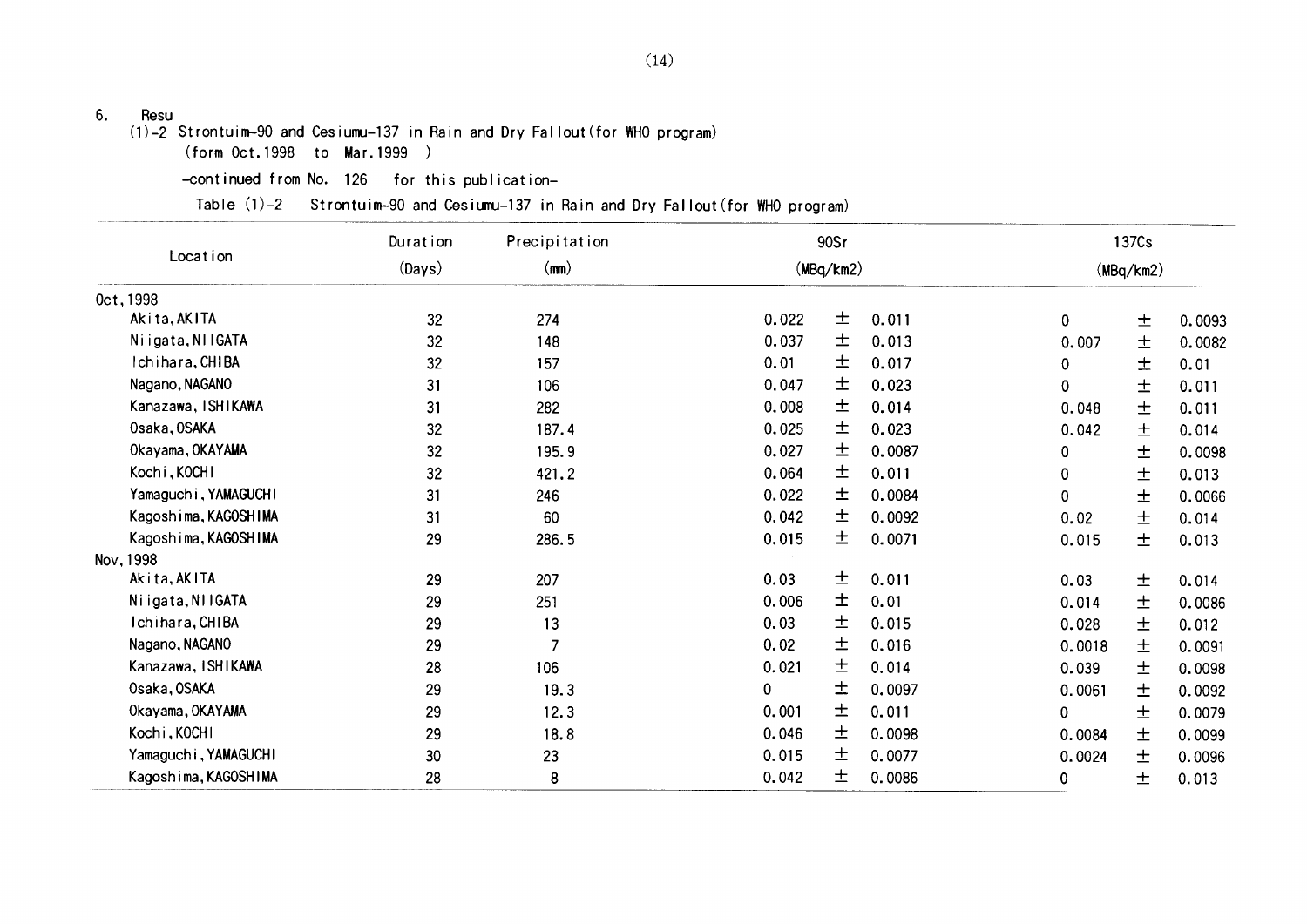|                      | Duration | Precipitation  |        | 90Sr      |        |        | 137Cs     |        |
|----------------------|----------|----------------|--------|-----------|--------|--------|-----------|--------|
| Location             | (Days)   | (mm)           |        | (MBq/km2) |        |        | (MBq/km2) |        |
| Dec, 1998            |          |                |        |           |        |        |           |        |
| Akita, AKITA         | 34       | 195            | 0      | 土         | 0.013  | 0.057  | $\pm$     | 0.011  |
| Niigata, NIIGATA     | 34       | 178            | 0.014  | $\pm$     | 0.012  | 0.027  | 土         | 0.0098 |
| Ichihara, CHIBA      | 34       | 47             | 0.005  | 土         | 0.013  | 0.01   | 土         | 0.011  |
| Nagano, NAGANO       | 32       | 16             | 0      | 土         | 0.011  | 0.0019 | 土         | 0.0086 |
| Kanazawa, ISHIKAWA   | 32       | 110            | 0.052  | 土         | 0.0085 | 0.17   | $\pm$     | 0.016  |
| Osaka, OSAKA         | 34       | 38.2           | 0.025  | 土         | 0.015  | 0      | $\pm$     | 0.009  |
| Okayama, OKAYAMA     | 34       | 4.3            | 0.017  | 土         | 0.013  | 0.014  | 土         | 0.0089 |
| Kochi, KOCHI         | 34       | 15.3           | 0.14   | 土         | 0.021  | 0.038  | 土         | 0.019  |
| Yamaguchi, YAMAGUCHI | 34       | $\overline{7}$ | 0.006  | 土         | 0.014  | 0      | $\pm$     | 0.012  |
| Kagoshima, KAGOSHIMA | 32       | 27             | 0.13   | 土         | 0.02   | 0.029  | $\pm$     | 0.013  |
| Jan, 1999            |          |                |        |           |        |        |           |        |
| Akita, AKITA         | 28       | 162            | 0.026  | 土         | 0.0074 | 0.1    | 土         | 0.014  |
| Niigata, NIIGATA     | 28       | 134            | 0.012  | 土         | 0.012  | 0.071  | 土         | 0.012  |
| Ichihara, CHIBA      | 28       | 18             | 0.016  | 土         | 0.012  | 0.018  | 土         | 0.0077 |
| Nagano, NAGANO       | 30       | 29             | 0.016  | 土         | 0.0071 | 0.003  | $\pm$     | 0.0083 |
| Kanazawa, ISHIKAWA   | 28       | 167            | 0.024  | 土         | 0.007  | 0.027  | 士         | 0.0096 |
| Osaka, OSAKA         | 28       | 20.7           | 0      | 土         | 0.015  | 0.016  | 土         | 0.0091 |
| Okayama, OKAYAMA     | 28       | 24.8           | 0.019  | 土         | 0.012  | 0      | $\pm$     | 0.012  |
| Kochi, KOCHI         | 28       | 29.5           | 0.013  | 土         | 0.017  | 0.0046 | $\pm$     | 0.0097 |
| Yamaguchi, YAMAGUCHI | 28       | 40             | 0      | 土         | 0.011  | 0.0061 | $\pm$     | 0.0091 |
| Kagoshima, KAGOSHIMA | 31       | 87             | 0.097  | 土         | 0.017  | 0.037  | $\pm$     | 0.014  |
| Feb, 1999            |          |                |        |           |        |        |           |        |
| Akita, AKITA         | 28       | 108            | 0.012  | 土         | 0.0068 | 0.047  | 土         | 0.011  |
| Niigata, NI IGATA    | 28       | 128            | 0.005  | 土         | 0.011  | 0.047  | 土         | 0.011  |
| Ichihara, CHIBA      | 28       | 52             | 0.022  | 土         | 0.014  | 0.0076 | $\pm$     | 0.0064 |
| Nagano, NAGANO       | 28       | 33             | 0.0056 | 土         | 0.0059 | 0      | 土         | 0.0074 |
| Kanazawa, ISHIKAWA   | 31       | 122            | 0.034  | 土         | 0.0075 | 0.043  | 士         | 0.012  |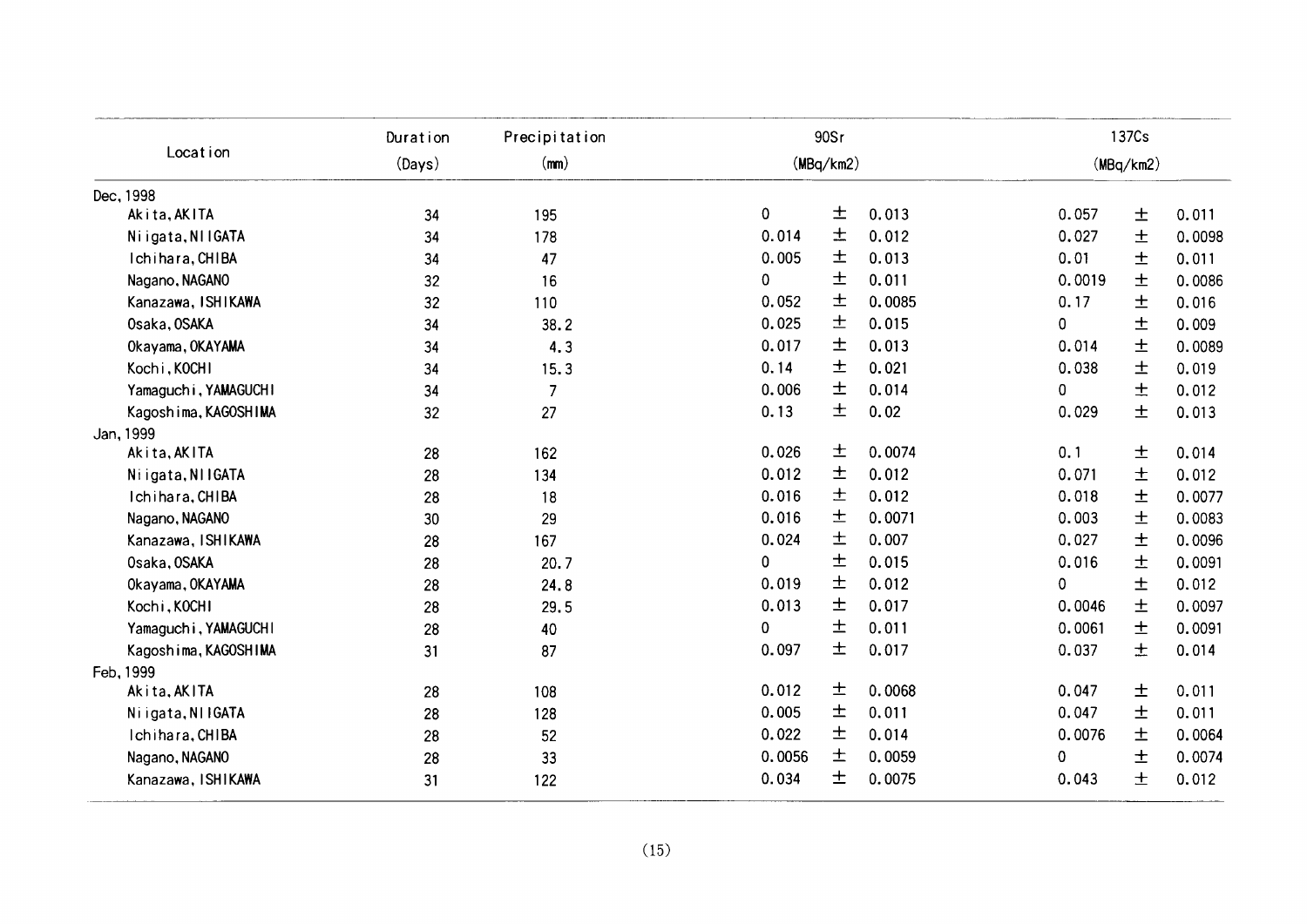|                      | Duration | Precipitation |       | 90Sr      |        |       | 137Cs     |        |
|----------------------|----------|---------------|-------|-----------|--------|-------|-----------|--------|
| Location             | (Days)   | (mm)          |       | (MBq/km2) |        |       | (MBq/km2) |        |
| Osaka, OSAKA         | 28       | 52.4          | 0.025 | 土         | 0.015  | 0.02  | 士         | 0.01   |
| Okayama, OKAYAMA     | 28       | 43.4          | 0.009 | 士         | 0.011  | 0.021 | 土         | 0.017  |
| Kochi, KOCHI         | 28       | 47.7          | 0     | 土         | 0.015  | 0.13  | 士         | 0.016  |
| Yamaguchi, YAMAGUCHI | 28       | 50            | 0.019 | 土         | 0.015  | 0.045 | 土         | 0.011  |
| Mar, 1999            |          |               |       |           |        |       |           |        |
| Akita, AKITA         | 31       | 133           | 0.03  | 士         | 0.012  | 0.02  | 土         | 0.0093 |
| Niigata, NIIGATA     | 31       | 96            | 0.011 | 士。        | 0.012  | 0.051 | 士         | 0.011  |
| Ichihara, CHIBA      | 31       | 150           | 0.037 | 士         | 0.015  | 0.037 | 士         | 0.009  |
| Nagano, NAGANO       | 31       | 46            | 0.012 | 土         | 0.0059 | 0.028 | 士         | 0.01   |
| Osaka, OSAKA         | 30       | 108.5         | 0.033 | 土         | 0.014  | 0.028 | 士         | 0.01   |
| Okayama, OKAYAMA     | 31       | 83.4          | 0.035 | 土         | 0.021  | 0.048 | 士         | 0.016  |
| Kochi, KOCHI         | 31       | 234.8         | 0.09  | 土         | 0.024  | 0.1   | 士         | 0.02   |
| Yamaguchi, YAMAGUCHI | 31       | 154           | 0.034 | 士         | 0.012  | 0.024 | 士。        | 0.013  |
| Kagoshima, KAGOSHIMA | 30       | 185.5         | 0.047 | 土         | 0.036  | 0.012 | 土         | 0.014  |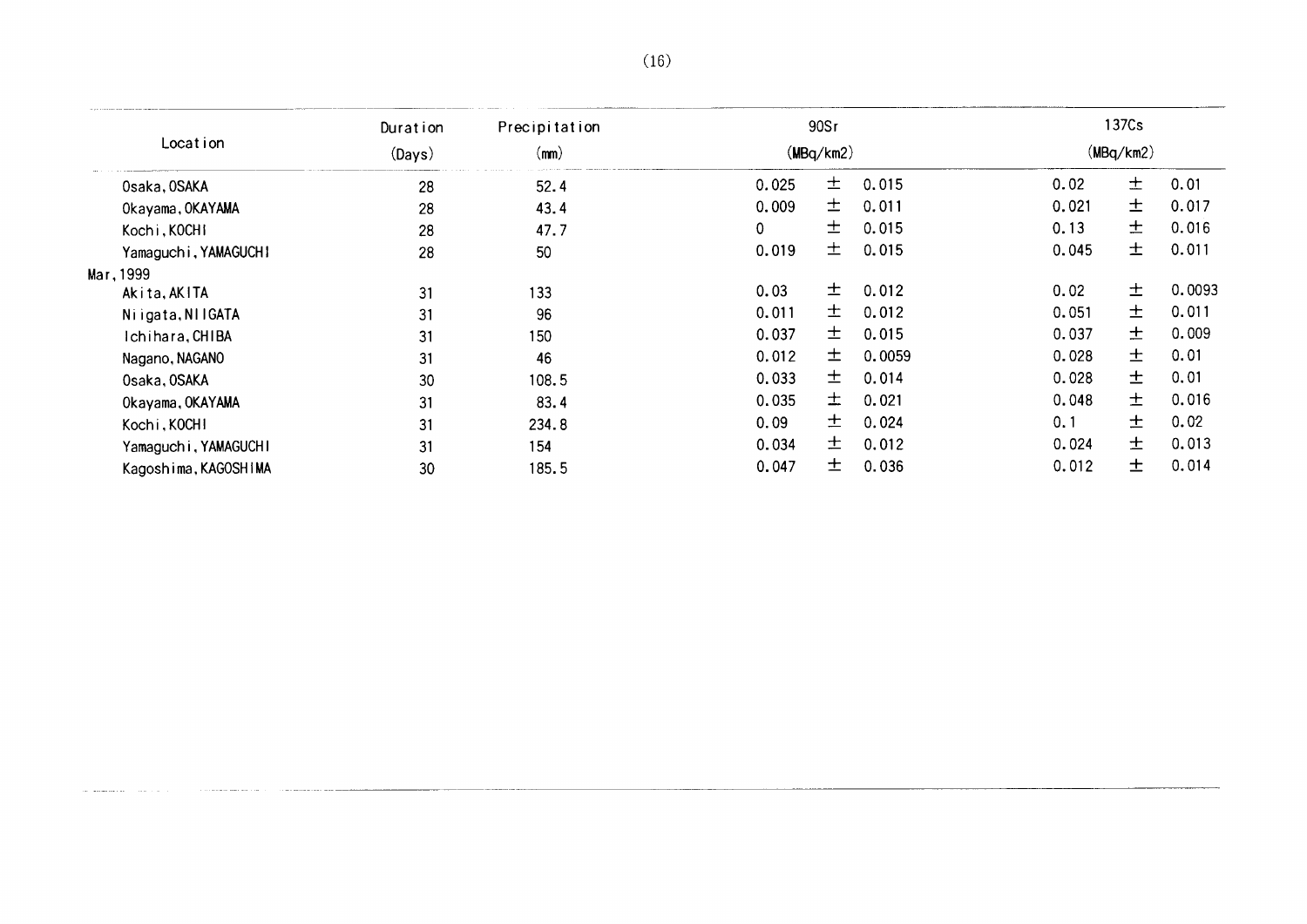### (2) Strontuim-90and Cesiumu-137in Airborn Dust

(form Oct.1998 to Mar.1999)

-continued from No. 126 for this publication-

|  |  | Table (2) :Strontuim-90 and Cesiumu-137 in Airborn Dust |  |  |  |  |  |
|--|--|---------------------------------------------------------|--|--|--|--|--|
|--|--|---------------------------------------------------------|--|--|--|--|--|

| 0.0021<br>0.00008<br>0.00052 | (mBq/m3)<br>土<br>土<br>土<br>土<br>士<br>$\pm$ | 0.00037<br>0.00052<br>0.00045<br>0.00044<br>0.00048 | 0<br>0<br>0<br>0 | (mBq/m3)<br>土<br>$\pm$<br>$\pm$<br>$\pm$ | 0.00073<br>0.00028<br>0.00023 |
|------------------------------|--------------------------------------------|-----------------------------------------------------|------------------|------------------------------------------|-------------------------------|
|                              |                                            |                                                     |                  |                                          |                               |
|                              |                                            |                                                     |                  |                                          |                               |
|                              |                                            |                                                     |                  |                                          |                               |
|                              |                                            |                                                     |                  |                                          |                               |
|                              |                                            |                                                     |                  |                                          |                               |
|                              |                                            |                                                     |                  |                                          | 0.00026                       |
|                              |                                            |                                                     | 0                | $\pm$                                    | 0.0004                        |
|                              |                                            | 0.00036                                             | 0                | $\pm$                                    | 0.00021                       |
|                              | 土                                          | 0.0003                                              | 0.00038          | $\pm$                                    | 0.00033                       |
|                              | $\pm$                                      | 0.00048                                             | 0                | $\pm$                                    | 0.0002                        |
| 0.00066                      | 土                                          | 0.00052                                             | 0.00034          | $\pm$                                    | 0.00039                       |
|                              | $\pm$                                      | 0.00034                                             | $\mathbf{O}$     | $\pm$                                    | 0.0003                        |
| 0.00037                      | 土                                          | 0.00032                                             | 0.00012          | $\pm$                                    | 0.00024                       |
| 0.00013                      | 土                                          | 0.00021                                             | 0                | $\pm$                                    | 0.0137                        |
| 0.00041                      | 土                                          | 0.00064                                             | 0                | $\pm$                                    | 0.00044                       |
| 0.00047                      | 土                                          | 0.00049                                             | 0.00002          | $\pm$                                    | 0.00024                       |
| 0.00022                      | 土                                          | 0.00038                                             | 0                | $\pm$                                    | 0.00023                       |
| 0.00027                      | 土                                          | 0.00039                                             | 0.00025          | $\pm$                                    | 0.00032                       |
|                              | 土                                          | 0.00045                                             | 0.001            | $\pm$                                    | 0.00022                       |
|                              | 土                                          | 0.00036                                             | 0                | $\pm$                                    | 0.00022                       |
| 0.00028                      | 土                                          | 0.00067                                             | 0                | $\pm$                                    | 0.00046                       |
|                              | 土                                          | 0.00047                                             | 0                | $\pm$                                    | 0.00029                       |
| 0.0006                       | $\pm$                                      | 0.00039                                             | 0.00015          | 土                                        | 0.0002                        |
|                              |                                            |                                                     |                  |                                          |                               |
|                              |                                            |                                                     |                  |                                          |                               |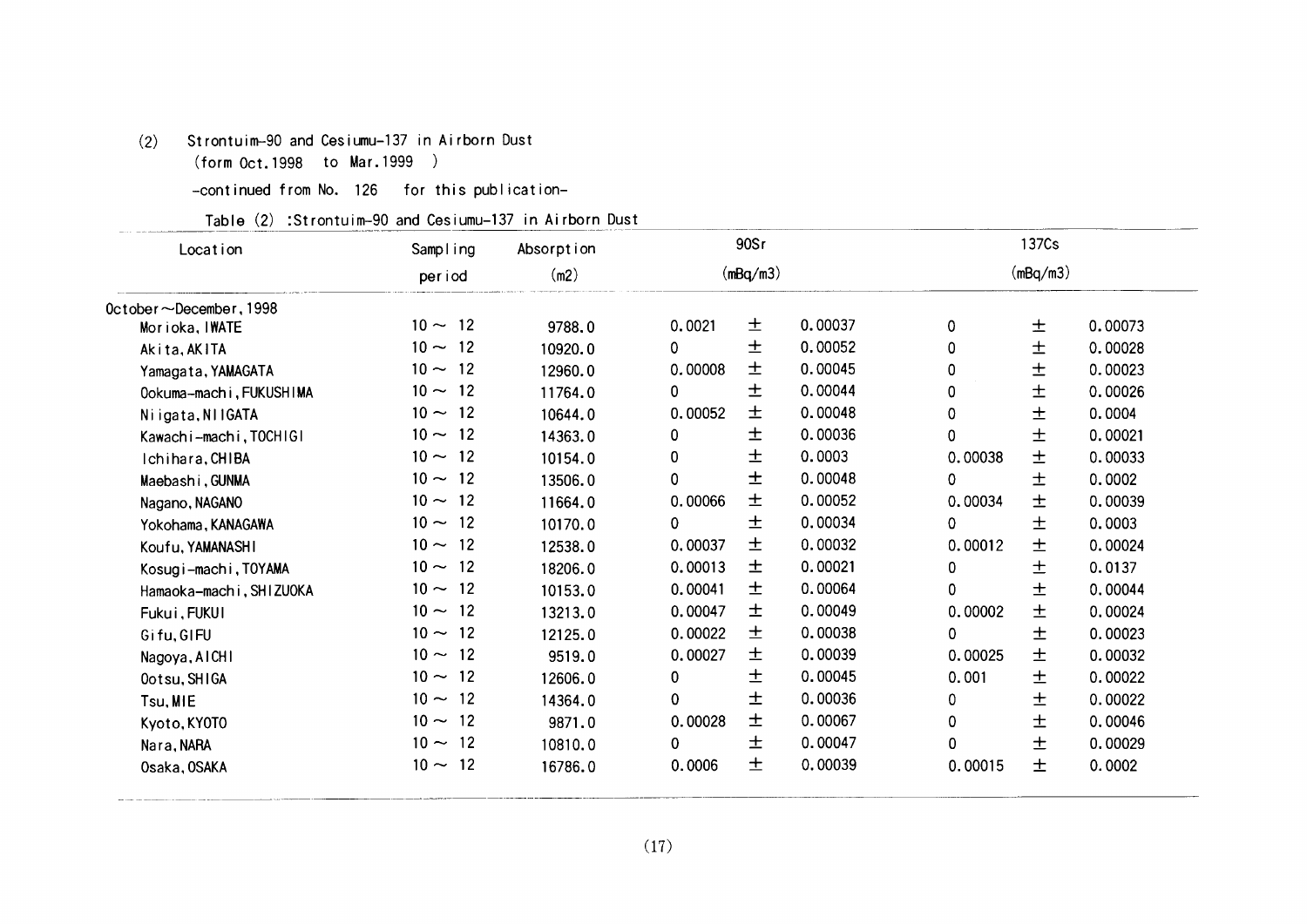| Location                | Sampling        | Absorption |           | 90Sr     |         |          | 137Cs    |         |
|-------------------------|-----------------|------------|-----------|----------|---------|----------|----------|---------|
|                         | period          | (m2)       |           | (mBq/m3) |         |          | (mBq/m3) |         |
| Tottori, TOTTORI        | $10 \sim 12$    | 15114.0    | 0.00046   | 土        | 0.00033 | 0.00006  | 土        | 0.0002  |
| Kobe, HY0UG0            | $10 \sim$<br>12 | 10182.0    | 0.00055   | 士        | 0.0005  | 0.00028  | 土        | 0.00031 |
| Wakayama, WAKAYAMA      | $10 \sim$<br>12 | 10368.0    | 0         | $\pm$    | 0.00051 | 0        | $\pm$    | 0.00042 |
| Okayama, OKAYAMA        | $10 \sim$<br>12 | 11028.0    | 0.00016   | $\pm$    | 0.00024 | $\Omega$ | $\pm$    | 0.00028 |
| Tokushima, TOKUSHIMA    | $10 \sim$<br>12 | 10080.0    | 0.00096   | 土        | 0.00055 | 0.00015  | $\pm$    | 0.0003  |
| Takamatsu, KAGAWA       | 12<br>$10 \sim$ | 12150.0    | 0         | 土        | 0.00045 | 0        | $\pm$    | 0.00024 |
| Hiroshima, HIROSHIMA    | $10 \sim$<br>12 | 10393.0    | 0.00058   | 士        | 0.00062 | 0.00071  | $\pm$    | 0.0003  |
| Yamaguchi, YAMAGUCHI    | $10 \sim$<br>12 | 21600.0    | 0.00036   | 土        | 0.00029 | 0        | $\pm$    | 0.00015 |
| Ooita, OOITA            | $10 \sim$<br>12 | 10540.0    | 0.00069   | 土        | 0.00076 | 0        | $\pm$    | 0.00025 |
| Saga, SAGA              | $10 \sim$<br>12 | 12013.0    | 0         | $\pm$    | 0.00039 | 0.00048  | $\pm$    | 0.00039 |
| Uto, KUMAMOTO           | 12<br>$10 \sim$ | 12334.0    | 0         | 土        | 0.00056 | 0.00023  | $\pm$    | 0.00026 |
| Miyazaki, MIYAZAKI      | $10 \sim$<br>12 | 13075.0    | 0.00029   | 土        | 0.00025 | 0        | 土        | 0.0002  |
| Nagasaki, NAGASAKI      | $10 \sim 12$    | 10368.0    | 0.00034   | 土        | 0.00031 | 0.00016  | 士        | 0.0003  |
| 0ctober~January, 1999   |                 |            |           |          |         |          |          |         |
| Mito, IBARAKI           | $10 \sim 01$    | 11639.0    | $\pmb{0}$ | 土        | 0.00047 | 0        | $\pm$    | 0.00026 |
| January~March, 1999     |                 |            |           |          |         |          |          |         |
| Morioka, IWATE          | 03<br>$01 -$    | 10378.0    | 0.0012    | $\pm$    | 0.00032 | 0.00039  | 土        | 0.09004 |
| Akita, AKITA            | 03<br>$01 \sim$ | 10800.0    | 0.0007    | 土        | 0.00029 | 0        | $\pm$    | 0.00041 |
| Yamagata, YAMAGATA      | $01 \sim$<br>03 | 112960.0   | 0.0012    | 土        | 0.00048 | 0.00025  | 土        | 0.00034 |
| Ookuma-machi, FUKUSHIMA | $01 \sim$<br>03 | 11925.0    | 0.0004    | 土        | 0.00032 | 0.0002   | $\pm$    | 0.00025 |
| Niigata, NIIGATA        | $01 -$<br>03    | 10529.0    | 0         | 土        | 0.0005  | 0        | $\pm$    | 0.00043 |
| Kawachi-machi, TOCHIGI  | $01 \sim$<br>03 | 14283.0    | 0.0002    | 士        | 0.00038 | 0.00005  | $\pm$    | 0.00032 |
| Ichihara, CHIBA         | $01 \sim$<br>03 | 10152.0    | 0.00012   | 土        | 0.00058 | 0.00014  | $\pm$    | 0.00044 |
| Maebashi, GUNMA         | $01 -$<br>03    | 11607.0    | 0.00057   | 土        | 0.00045 | 0.00025  | $\pm$    | 0.00041 |
| Nagano, NAGANO          | 03<br>$01 \sim$ | 12075.0    | 0.00049   | 土        | 0.00051 | 0.00032  | $\pm$    | 0.00038 |
| Yokohama, KANAGAWA      | $01 \sim$<br>03 | 10085.0    | 0.00012   | 土        | 0.00029 | 0.00013  | $\pm$    | 0.00048 |
| Koufu, YAMANASHI        | 03<br>$01 \sim$ | 13447.0    | 0.0015    | 土        | 0.00028 | 0.00002  | 士        | 0.00036 |
| Kosugi-machi, TOYAMA    | $01 - 03$       | 13704.0    | 0.00015   | 土        | 0.00042 | 0.00068  | 土        | 0.00038 |

 $\mathcal{A}$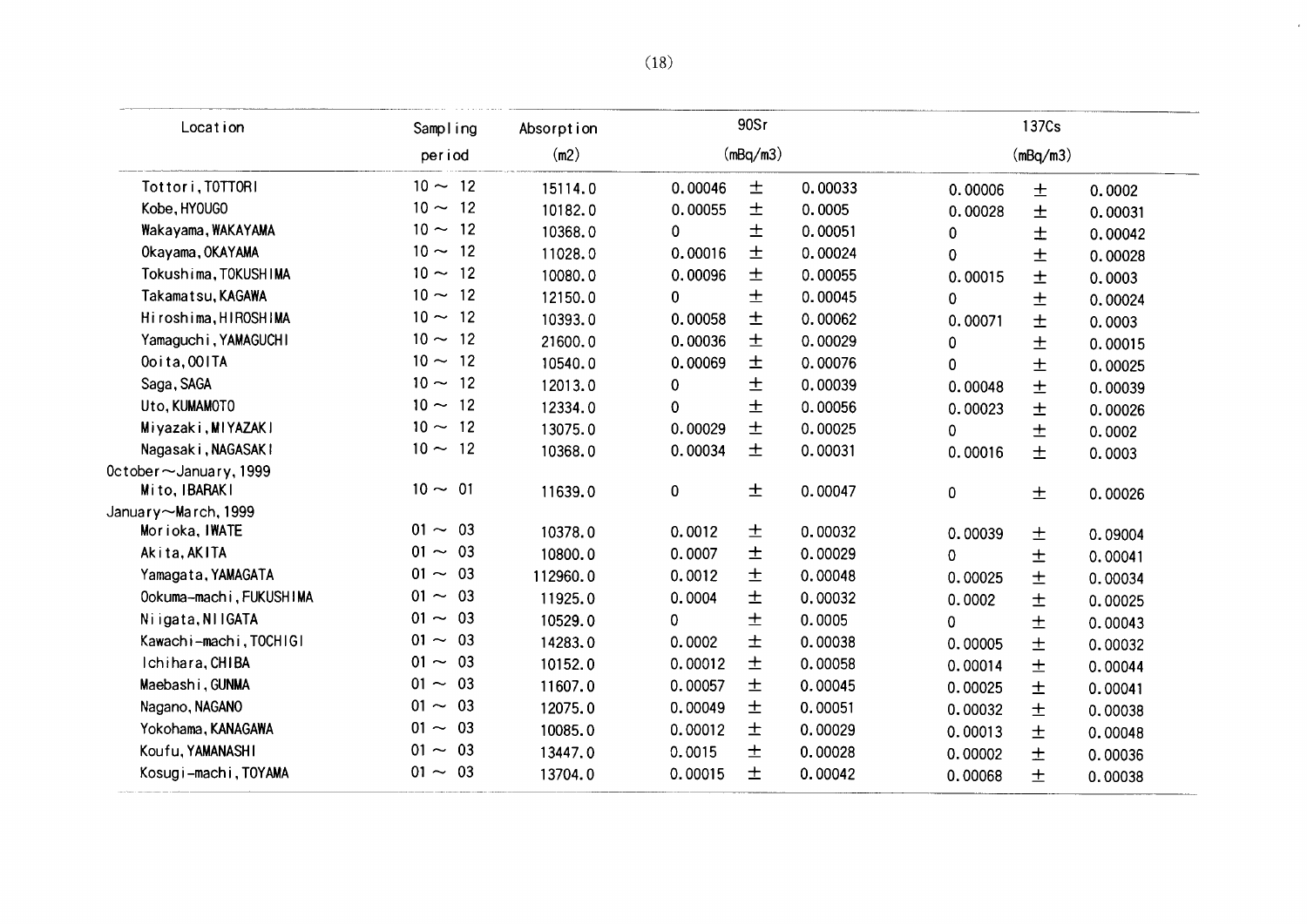| period<br>$01 \sim 03$<br>Hamaoka-machi, SHIZUOKA<br>$01 - 03$<br>Fukui, FUKUI<br>$01 - 03$<br>Gifu, GIFU<br>$01 - 03$<br>Nagoya, AICHI<br>$01 \sim 03$<br>Ootsu, SHIGA<br>$01 - 03$<br>Kumanonada, MIE<br>03<br>$01 -$<br>Kyoto, KYOTO<br>$01 - 03$<br>Nara, NARA<br>$01 - 03$<br>Osaka, OSAKA<br>03<br>$01 \sim$<br>Tottori, TOTTORI<br>$01 - 03$<br>Kobe, HY0UG0<br>03<br>$01 \sim$<br>Wakayama, WAKAYAMA<br>$01 - 03$<br>Okayama, OKAYAMA<br>$01 - 03$<br>Tokushima, TOKUSHIMA<br>$01 - 03$<br>Takamatsu, KAGAWA<br>$01 - 03$<br>Hiroshima, HIROSHIMA<br>$01 - 03$<br>Yamaguchi, YAMAGUCHI<br>03<br>$01 -$<br>Ooita, OOITA<br>$01 - 03$<br>Saga, SAGA<br>$01 - 03$<br>Uto, KUMAMOTO<br>$01 - 03$<br>Miyazaki, MIYAZAKI<br>$01 \sim 03$<br>Nagasaki, NAGASAKI | (m2)<br>10075.0<br>13375.0<br>11296.0<br>9553.0<br>10032.0<br>13600.0<br>10090.0<br>10852.0<br>16045.0<br>15114.0<br>10213.0<br>15552.0<br>11261.0<br>10080.0<br>12166.0<br>9994.0<br>21600.0 | 0.00066<br>0.0006<br>0.00063<br>0.0014<br>0<br>0.00058<br>0.00059<br>0.00046<br>0.00017<br>0.00056<br>0.00013<br>0<br>0<br>0.00038<br>0.00037<br>0.00029 | (mBq/m3)<br>土<br>$\pm$<br>土<br>$\pm$<br>$\pm$<br>$\pm$<br>$\pm$<br>土<br>土<br>土<br>土<br>$\pm$<br>土<br>士 | 0.0007<br>0.0003<br>0.00057<br>0.00074<br>0.00035<br>0.00024<br>0.00031<br>0.00047<br>0.00039<br>0.00033<br>0.00047<br>0.00036<br>0.00052 | 0.00024<br>0.00017<br>0.0011<br>0.0006<br>0<br>0.00044<br>0.00066<br>0.00059<br>0<br>0.00006<br>0<br>0.00006<br>0.00002 | (mBq/m3)<br>$\pm$<br>$\pm$<br>土<br>$\pm$<br>$\pm$<br>土<br>$\pm$<br>土<br>$\pm$<br>$\pm$<br>$\pm$<br>$\pm$ | 0.00046<br>0.00021<br>0.00043<br>0.0005<br>0.00029<br>0.00034<br>0.00049<br>0.00044<br>0.00017<br>0.00029<br>0.00043 |
|------------------------------------------------------------------------------------------------------------------------------------------------------------------------------------------------------------------------------------------------------------------------------------------------------------------------------------------------------------------------------------------------------------------------------------------------------------------------------------------------------------------------------------------------------------------------------------------------------------------------------------------------------------------------------------------------------------------------------------------------------------------|-----------------------------------------------------------------------------------------------------------------------------------------------------------------------------------------------|----------------------------------------------------------------------------------------------------------------------------------------------------------|--------------------------------------------------------------------------------------------------------|-------------------------------------------------------------------------------------------------------------------------------------------|-------------------------------------------------------------------------------------------------------------------------|----------------------------------------------------------------------------------------------------------|----------------------------------------------------------------------------------------------------------------------|
|                                                                                                                                                                                                                                                                                                                                                                                                                                                                                                                                                                                                                                                                                                                                                                  |                                                                                                                                                                                               |                                                                                                                                                          |                                                                                                        |                                                                                                                                           |                                                                                                                         |                                                                                                          |                                                                                                                      |
|                                                                                                                                                                                                                                                                                                                                                                                                                                                                                                                                                                                                                                                                                                                                                                  |                                                                                                                                                                                               |                                                                                                                                                          |                                                                                                        |                                                                                                                                           |                                                                                                                         |                                                                                                          |                                                                                                                      |
|                                                                                                                                                                                                                                                                                                                                                                                                                                                                                                                                                                                                                                                                                                                                                                  |                                                                                                                                                                                               |                                                                                                                                                          |                                                                                                        |                                                                                                                                           |                                                                                                                         |                                                                                                          |                                                                                                                      |
|                                                                                                                                                                                                                                                                                                                                                                                                                                                                                                                                                                                                                                                                                                                                                                  |                                                                                                                                                                                               |                                                                                                                                                          |                                                                                                        |                                                                                                                                           |                                                                                                                         |                                                                                                          |                                                                                                                      |
|                                                                                                                                                                                                                                                                                                                                                                                                                                                                                                                                                                                                                                                                                                                                                                  |                                                                                                                                                                                               |                                                                                                                                                          |                                                                                                        |                                                                                                                                           |                                                                                                                         |                                                                                                          |                                                                                                                      |
|                                                                                                                                                                                                                                                                                                                                                                                                                                                                                                                                                                                                                                                                                                                                                                  |                                                                                                                                                                                               |                                                                                                                                                          |                                                                                                        |                                                                                                                                           |                                                                                                                         |                                                                                                          |                                                                                                                      |
|                                                                                                                                                                                                                                                                                                                                                                                                                                                                                                                                                                                                                                                                                                                                                                  |                                                                                                                                                                                               |                                                                                                                                                          |                                                                                                        |                                                                                                                                           |                                                                                                                         |                                                                                                          |                                                                                                                      |
|                                                                                                                                                                                                                                                                                                                                                                                                                                                                                                                                                                                                                                                                                                                                                                  |                                                                                                                                                                                               |                                                                                                                                                          |                                                                                                        |                                                                                                                                           |                                                                                                                         |                                                                                                          |                                                                                                                      |
|                                                                                                                                                                                                                                                                                                                                                                                                                                                                                                                                                                                                                                                                                                                                                                  |                                                                                                                                                                                               |                                                                                                                                                          |                                                                                                        |                                                                                                                                           |                                                                                                                         |                                                                                                          |                                                                                                                      |
|                                                                                                                                                                                                                                                                                                                                                                                                                                                                                                                                                                                                                                                                                                                                                                  |                                                                                                                                                                                               |                                                                                                                                                          |                                                                                                        |                                                                                                                                           |                                                                                                                         |                                                                                                          |                                                                                                                      |
|                                                                                                                                                                                                                                                                                                                                                                                                                                                                                                                                                                                                                                                                                                                                                                  |                                                                                                                                                                                               |                                                                                                                                                          |                                                                                                        |                                                                                                                                           |                                                                                                                         |                                                                                                          |                                                                                                                      |
|                                                                                                                                                                                                                                                                                                                                                                                                                                                                                                                                                                                                                                                                                                                                                                  |                                                                                                                                                                                               |                                                                                                                                                          |                                                                                                        |                                                                                                                                           |                                                                                                                         |                                                                                                          |                                                                                                                      |
|                                                                                                                                                                                                                                                                                                                                                                                                                                                                                                                                                                                                                                                                                                                                                                  |                                                                                                                                                                                               |                                                                                                                                                          |                                                                                                        |                                                                                                                                           |                                                                                                                         |                                                                                                          | 0.0003                                                                                                               |
|                                                                                                                                                                                                                                                                                                                                                                                                                                                                                                                                                                                                                                                                                                                                                                  |                                                                                                                                                                                               |                                                                                                                                                          |                                                                                                        |                                                                                                                                           |                                                                                                                         | $\pm$                                                                                                    | 0.00041                                                                                                              |
|                                                                                                                                                                                                                                                                                                                                                                                                                                                                                                                                                                                                                                                                                                                                                                  |                                                                                                                                                                                               |                                                                                                                                                          |                                                                                                        | 0.00077                                                                                                                                   | 0                                                                                                                       | $\pm$                                                                                                    | 0.00044                                                                                                              |
|                                                                                                                                                                                                                                                                                                                                                                                                                                                                                                                                                                                                                                                                                                                                                                  |                                                                                                                                                                                               |                                                                                                                                                          | 土                                                                                                      | 0.00036                                                                                                                                   | 0.00011                                                                                                                 | $\pm$                                                                                                    | 0.00026                                                                                                              |
|                                                                                                                                                                                                                                                                                                                                                                                                                                                                                                                                                                                                                                                                                                                                                                  |                                                                                                                                                                                               |                                                                                                                                                          | 土                                                                                                      | 0.00063                                                                                                                                   | 0.00029                                                                                                                 | $\pm$                                                                                                    | 0.00046                                                                                                              |
|                                                                                                                                                                                                                                                                                                                                                                                                                                                                                                                                                                                                                                                                                                                                                                  |                                                                                                                                                                                               | 0.00009                                                                                                                                                  | $\pm$                                                                                                  | 0.00031                                                                                                                                   | 0.00014                                                                                                                 | 土                                                                                                        | 0.00022                                                                                                              |
|                                                                                                                                                                                                                                                                                                                                                                                                                                                                                                                                                                                                                                                                                                                                                                  | 10380.0                                                                                                                                                                                       | 0.00027                                                                                                                                                  | $\pm$                                                                                                  | 0.00056                                                                                                                                   | 0.0006                                                                                                                  | $\pm$                                                                                                    | 0.0003                                                                                                               |
|                                                                                                                                                                                                                                                                                                                                                                                                                                                                                                                                                                                                                                                                                                                                                                  | 13303.0                                                                                                                                                                                       | 0.00046                                                                                                                                                  | $\pm$                                                                                                  | 0.00052                                                                                                                                   | 0.0014                                                                                                                  | 土                                                                                                        | 0.00041                                                                                                              |
|                                                                                                                                                                                                                                                                                                                                                                                                                                                                                                                                                                                                                                                                                                                                                                  | 11045.0                                                                                                                                                                                       | 0                                                                                                                                                        | $\pm$                                                                                                  | 0.00045                                                                                                                                   | 0.00061                                                                                                                 | $\pm$                                                                                                    | 0.00046                                                                                                              |
|                                                                                                                                                                                                                                                                                                                                                                                                                                                                                                                                                                                                                                                                                                                                                                  | 13057.0                                                                                                                                                                                       | 0.0014                                                                                                                                                   | $\pm$                                                                                                  | 0.00045                                                                                                                                   | 0.00036                                                                                                                 | $\pm$                                                                                                    | 0.00035                                                                                                              |
|                                                                                                                                                                                                                                                                                                                                                                                                                                                                                                                                                                                                                                                                                                                                                                  | 10368.0                                                                                                                                                                                       | 0                                                                                                                                                        | 士                                                                                                      | 0.00042                                                                                                                                   | 0.00021                                                                                                                 | 士                                                                                                        | 0.0003                                                                                                               |
| January~April, 1999                                                                                                                                                                                                                                                                                                                                                                                                                                                                                                                                                                                                                                                                                                                                              |                                                                                                                                                                                               |                                                                                                                                                          |                                                                                                        |                                                                                                                                           |                                                                                                                         |                                                                                                          |                                                                                                                      |
| $01 \sim 04$<br>Mito, IBARAKI                                                                                                                                                                                                                                                                                                                                                                                                                                                                                                                                                                                                                                                                                                                                    | 9064.0                                                                                                                                                                                        | 0.00024                                                                                                                                                  | 土                                                                                                      | 0.0003                                                                                                                                    | $\pmb{0}$                                                                                                               | 土                                                                                                        | 0.00049                                                                                                              |
|                                                                                                                                                                                                                                                                                                                                                                                                                                                                                                                                                                                                                                                                                                                                                                  |                                                                                                                                                                                               |                                                                                                                                                          |                                                                                                        |                                                                                                                                           |                                                                                                                         |                                                                                                          |                                                                                                                      |
|                                                                                                                                                                                                                                                                                                                                                                                                                                                                                                                                                                                                                                                                                                                                                                  |                                                                                                                                                                                               | (19)                                                                                                                                                     |                                                                                                        |                                                                                                                                           |                                                                                                                         |                                                                                                          |                                                                                                                      |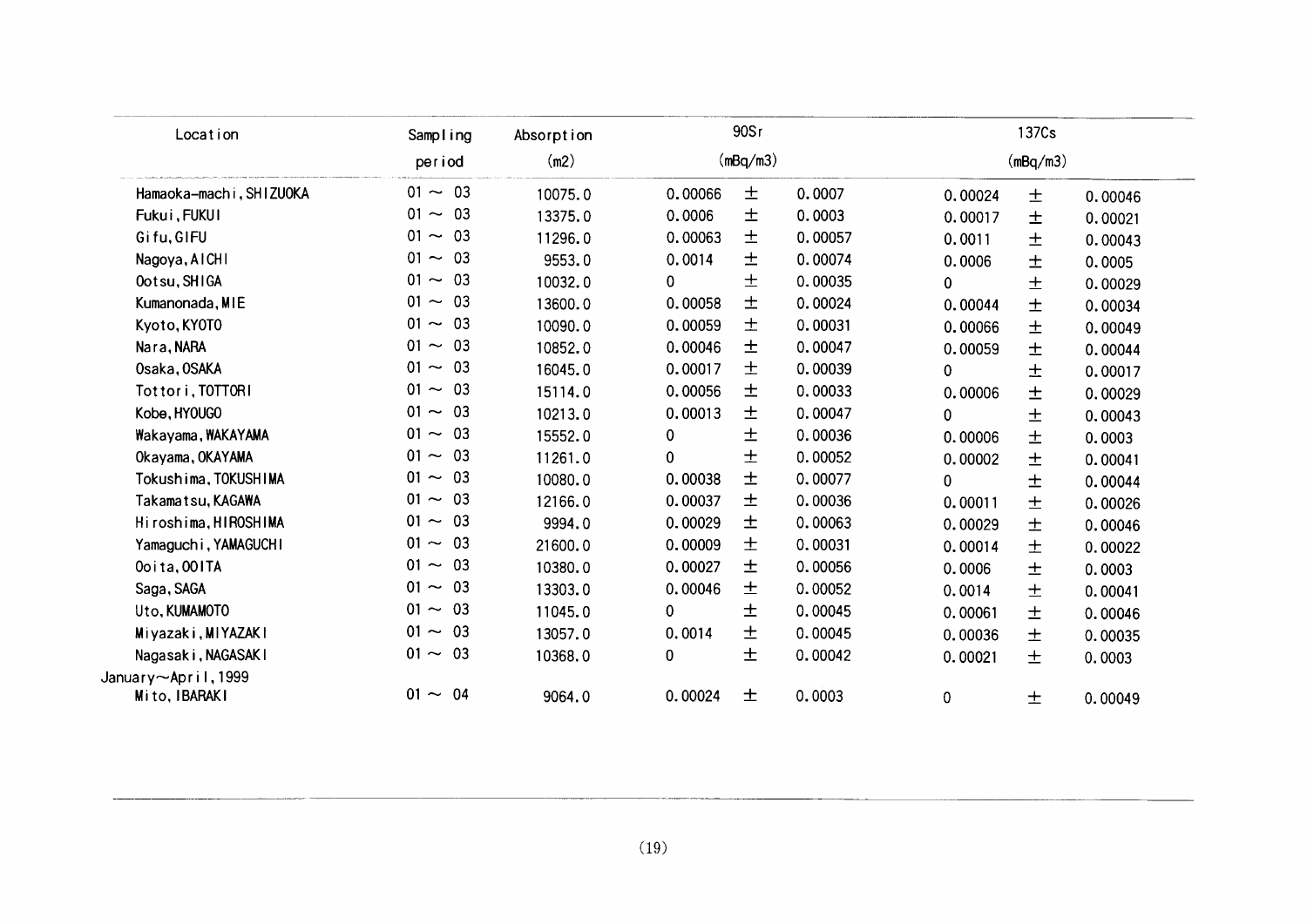- (3) Strontuim-90 and Cesiumu-137 in Service Wa t e r (form Oct.1998 to Mar.1999)
	- -continued from No. 126 for this publication-

Table (3) :Strontuim-90 and Cesiumu-137 in Service Wa t e r

| Location                    | pH        |                | 90Sr    |       | 137Cs   |       |       |  |  |
|-----------------------------|-----------|----------------|---------|-------|---------|-------|-------|--|--|
|                             | (Hq)      |                | (mBq/1) |       | (mBq/1) |       |       |  |  |
| (Source Water)<br>Dec, 1998 |           |                |         |       |         |       |       |  |  |
| Kisarazu, CHIBA             | 7.4       | $\overline{c}$ | 土       | 0.15  | 0.14    | 土     | 0.048 |  |  |
| Urawa, SAITAMA              | 7.3       | $\mathbf{0}$   | $\pm$   | 0.2   | 0       | $\pm$ | 0.044 |  |  |
| Nagano, NAGANO              | 7.24      | 0.84           | $\pm$   | 0.15  | 0.006   | $\pm$ | 0.044 |  |  |
| Tsukui-machi, KANAGAWA      | 7.8       | 0.43           | $\pm$   | 0.084 | 0.032   | $\pm$ | 0.038 |  |  |
| Inuyama, AICHI              | 6.9       | 2.1            | $\pm$   | 0.16  | 0.069   | 土     | 0.043 |  |  |
| Moriguchi, OSAKA            | 7.4       | 2.8            | $\pm$   | 0.23  | 0.16    | 土     | 0.049 |  |  |
| Fukuoka, FUKUOKA            | 7.56      | 1.8            | 士       | 0.15  | 0.13    | $\pm$ | 0.051 |  |  |
| Jan, 1999                   |           |                |         |       |         |       |       |  |  |
| Gifu, GIFU                  | 7.28      | 1.3            | $\pm$   | 0.15  | 0.006   | 土     | 0.039 |  |  |
| Kyoto, KYOTO                | 8.32      | 17             | 土       | 0.51  | 0.039   | $\pm$ | 0.043 |  |  |
| (Tap Water)<br>0ct, 1998    |           |                |         |       |         |       |       |  |  |
| Sendai, MIYAGI              | $\pmb{0}$ | 1.2            | 土       | 0.16  | 0.055   | $\pm$ | 0.05  |  |  |
| Nov, 1998                   |           |                |         |       |         |       |       |  |  |
| Kawachi-machi, TOCHIGI      | 8.03      | 0.24           | 土       | 0.046 | 0       | 土     | 0.041 |  |  |
| Nagano, NAGANO              | 6.58      | 0.63           | 土       | 0.11  | 0       | $\pm$ | 0.041 |  |  |
| Tokushima, TOKUSHIMA        | 7.19      | 1.9            | 士       | 0.18  | 0       | 土     | 0.041 |  |  |
| Kagoshima, KAGOSHIMA        | 7.1       | 0.46           | 土       | 0.075 | 0.025   | 土     | 0.041 |  |  |
| Dec, 1998                   |           |                |         |       |         |       |       |  |  |
| Wakkanai, HOKKAIDOU         | 6.8       | 1.1            | 土       | 0.7   | 0       | $\pm$ | 0.041 |  |  |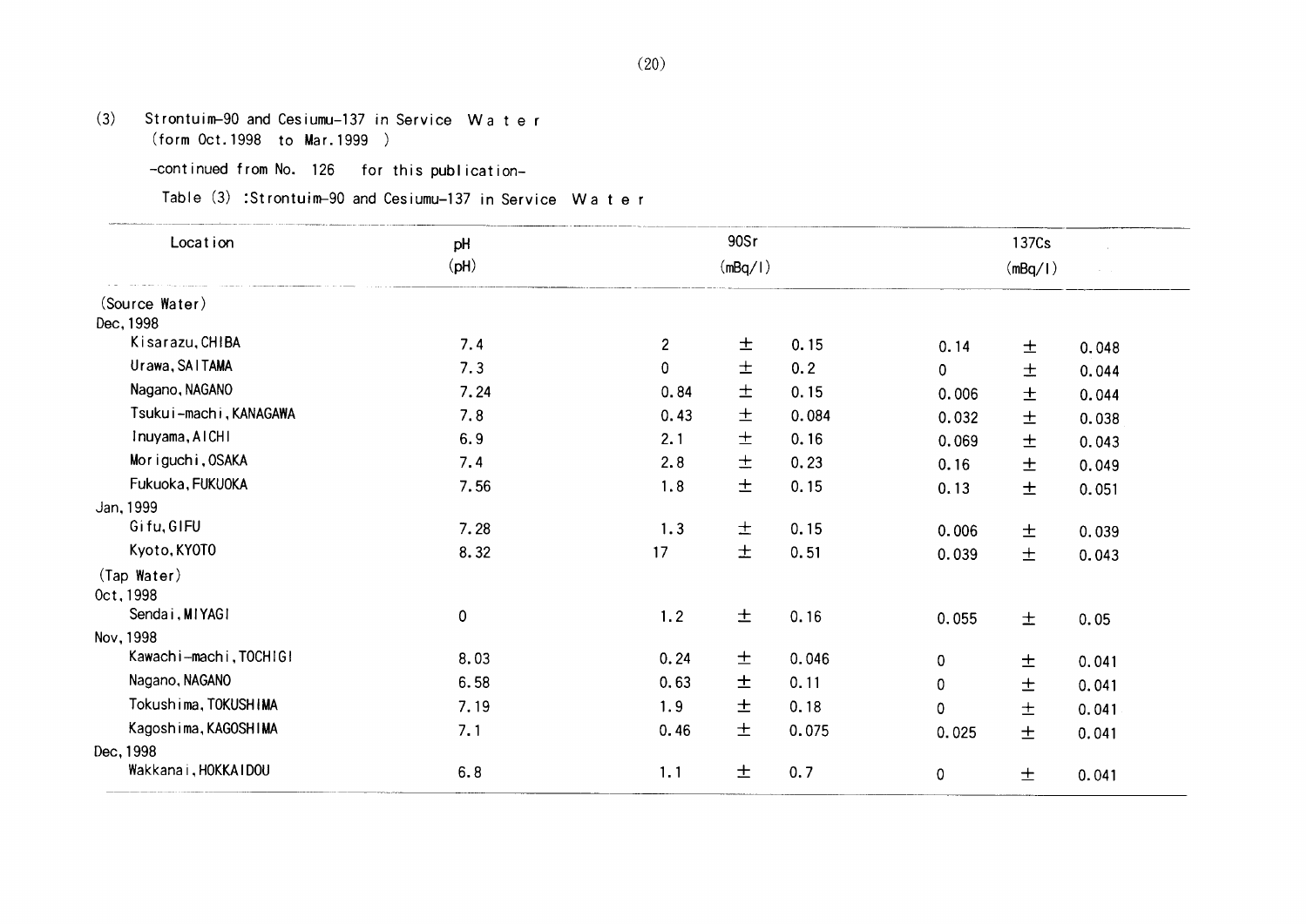| Location             | pH             |                | 90Sr    |       |             | 137Cs   |       |
|----------------------|----------------|----------------|---------|-------|-------------|---------|-------|
|                      | (PH)           |                | (mBq/1) |       |             | (mBq/1) |       |
| Aomori, AOMORI       | 8.1            | 0.8            | 土       | 0.11  | 0.088       | $\pm$   | 0.048 |
| Morioka, IWATE       | 7.3            | 0.87           | $\pm$   | 0.11  | 0.038       | $\pm$   | 0.043 |
| Akita, AKITA         | 6.02           | 1.9            | 士       | 0.15  | 0.11        | 士       | 0.046 |
| Yamagata, YAMAGATA   | 7.6            | $\overline{2}$ | $\pm$   | 0.1   | 0.048       | $\pm$   | 0.045 |
| Niigata, NIIGATA     | 7.3            | $\overline{2}$ | 土       | 0.16  | 0           | $\pm$   | 0.044 |
| Mito, IBARAKI        | 7.97           | 1.4            | $\pm$   | 0.14  | 0.087       | $\pm$   | 0.045 |
| Ichihara, CHIBA      | 7.6            | 1.3            | $\pm$   | 0.13  | 0.034       | $\pm$   | 0.04  |
| Urawa, SAITAMA       | 6.8            | 0.82           | 土       | 0.22  | 0.035       | $\pm$   | 0.042 |
| Maebashi, GUNMA      | 7.2            | 1.1            | 土       | 0.13  | 0.082       | 土       | 0.048 |
| Katsushika, TOKYO    | 6.9            | 0.9            | $\pm$   | 0.15  | 0.03        | 土       | 0.051 |
| Yokohama, KANAGAWA   | $\overline{7}$ | 0.53           | $\pm$   | 0.093 | 0.062       | $\pm$   | 0.041 |
| Koufu, YAMANASHI     | 7.1            | 0.91           | $\pm$   | 0.12  | 0.012       | $\pm$   | 0.042 |
| Kosugi-machi, TOYAMA | 7.2            | 1.6            | 土       | 0.13  | 0.044       | $\pm$   | 0.042 |
| Kanazawa, ISHIKAWA   | 6.68           | 2.5            | $\pm$   | 0.17  | 0.082       | $\pm$   | 0.041 |
| Fukui, FUKUI         | 6.36           | 0.56           | 土       | 0.093 | 0.044       | $\pm$   | 0.042 |
| Nagoya, AICHI        | 6.8            | 2.1            | $\pm$   | 0.17  | 0.098       | $\pm$   | 0.047 |
| Ootsu, SHIGA         | 6.9            | 2.6            | $\pm$   | 0.11  | 0.042       | $\pm$   | 0.042 |
| Tsu, MIE             | 7.1            | 1.8            | $\pm$   | 0.14  | $\pmb{0}$   | $\pm$   | 0.041 |
| Nara, NARA           | 7.2            | 2.3            | 土       | 0.17  | 0           | 士       | 0.037 |
| Osaka, OSAKA         | 7.2            | 2.4            | $\pm$   | 0.18  | 0.1         | $\pm$   | 0.049 |
| Tottori, TOTTORI     | 7.5            | $\overline{2}$ | 土       | 0.19  | 0           | $\pm$   | 0.039 |
| Tottori, TOTTORI     | 0              | 2.4            | $\pm$   | 0.18  | 0           | $\pm$   | 0.035 |
| Kobe, HYOUGO         | 7.13           | 2.1            | $\pm$   | 0.15  | $\mathbf 0$ | $\pm$   | 0.068 |
| Shinguu, WAKAYAMA    | 6.9            | 1.6            | $\pm$   | 0.17  | 0.038       | $\pm$   | 0.049 |
| Okayama, OKAYAMA     | 6.5            | 1.8            | $\pm$   | 0.1   | $\mathbf 0$ | $\pm$   | 0.037 |
| Takamatsu, KAGAWA    | 7.59           | 2.4            | $\pm$   | 0.22  | 0.022       | $\pm$   | 0.042 |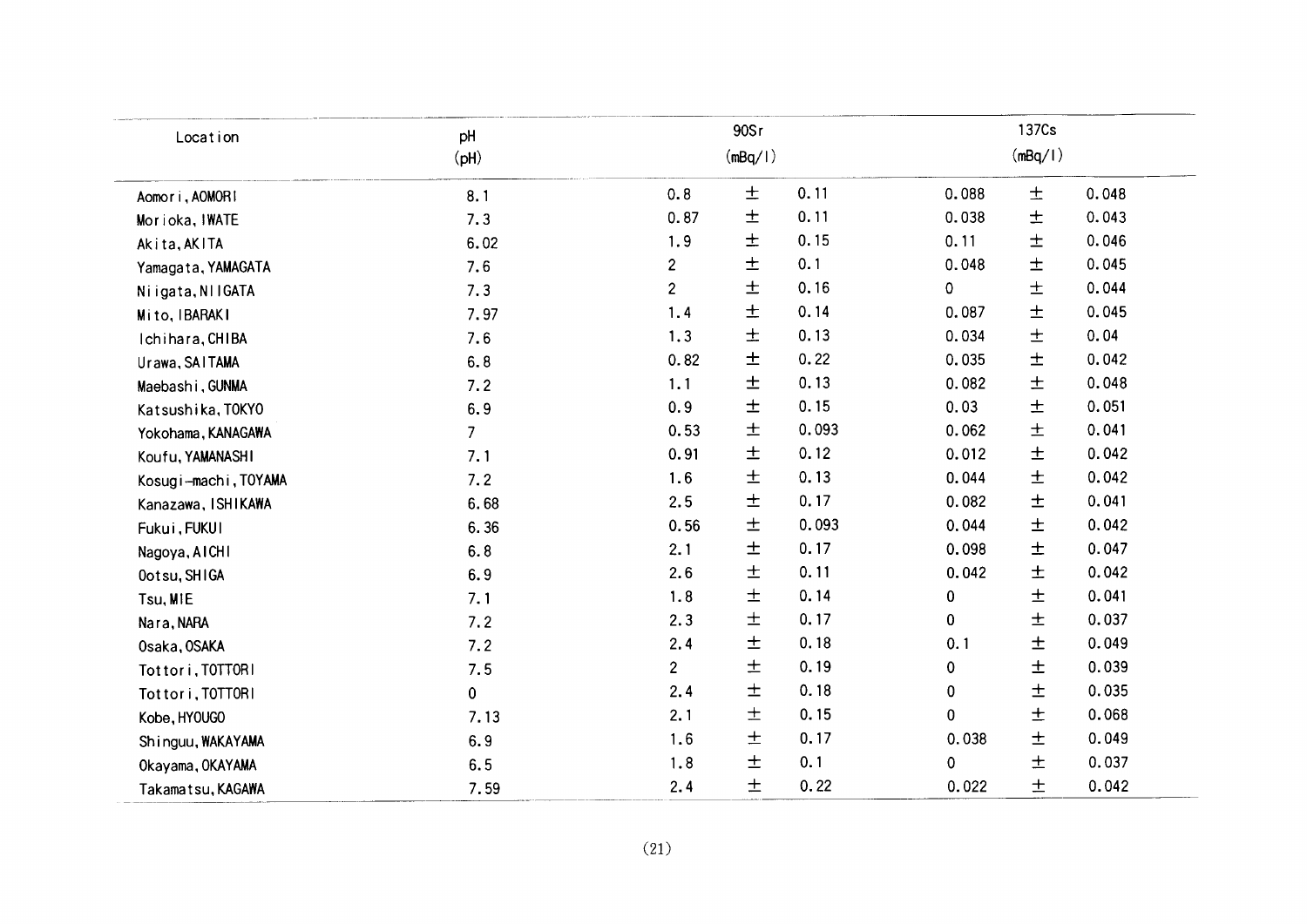| Location             | pH              |      | 90Sr    |       |       | 137Cs   |       |
|----------------------|-----------------|------|---------|-------|-------|---------|-------|
|                      | $(\mathsf{pH})$ |      | (mBq/1) |       |       | (mBq/1) |       |
| Hiroshima, HIROSHIMA | 6.94            | 1.7  | 土       | 0.11  | 0     | $\pm$   | 0.042 |
| Kochi, KOCHI         | 7.18            | 1.4  | 士       | 0.14  | 0.006 | 土       | 0.037 |
| Ube, YAMAGUCHI       | 7.5             | 1.7  | 土       | 0.09  | 0.36  | 土       | 0.041 |
| Ooita, OOITA         | 7.56            | 0.62 | 土       | 0.079 | 0.055 | 土       | 0.05  |
| Fukuoka, FUKUOKA     | 7.08            | 1.9  | 土       | 0.15  | 0.029 | 土       | 0.041 |
| Saga, SAGA           | 8               |      | 土       | 0.14  | 0     | 士       | 0.038 |
| Uto, KUMAMOTO        | 7.16            | 0.02 | 土       | 0.1   | 0.014 | 士       | 0.048 |
| Miyazaki, MIYAZAKI   | 7.08            | 1.3  | 土       | 0.12  | 0     | 土       | 0.041 |
| Nagasaki, NAGASAKI   | 6.3             | 1.3  | 士       | 0.13  | 0     | 士       | 0.04  |
| Naha, Okinawa        | 7.59            | 1.9  | 土       | 0.17  | 0.059 | 土       | 0.045 |
| Jan, 1999            |                 |      |         |       |       |         |       |
| Kyoto, KYOTO         | 8.04            | 2.7  | 土       | 0.19  | 0.058 | 士       | 0.041 |
| Feb, 1999            |                 |      |         |       |       |         |       |
| Fukushima, FUKUSHIMA | 7.7             | 1.5  | 士       | 0.13  | 0.085 | 土       | 0.044 |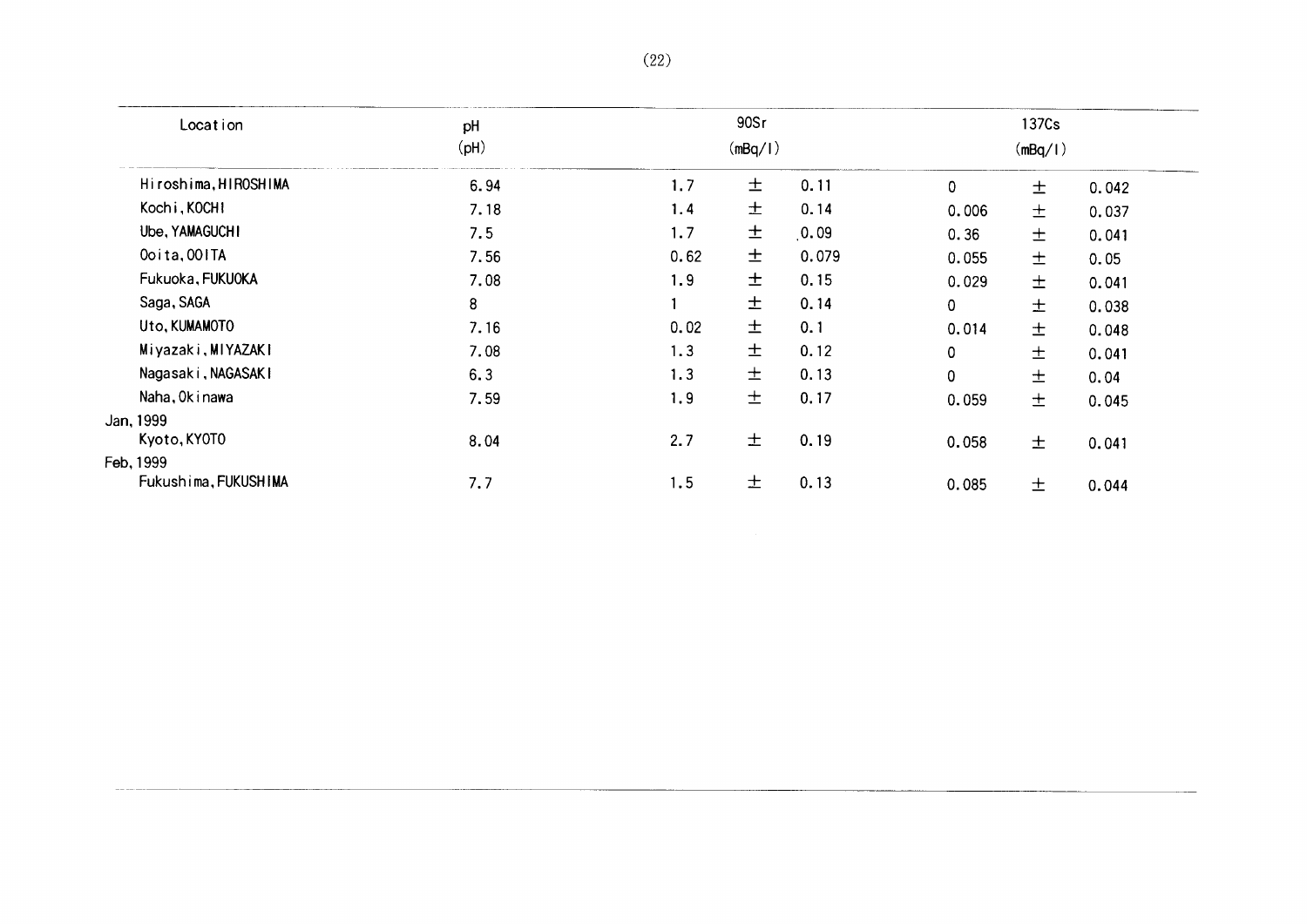# (4) Strontuim-90and Cesiunu-137in Freshwater

(form Oct.1998 to Mar.1999)

-continued from No. 126 for this publication-

| Table (4) :Strontuim-90 and Cesiumu-137 in Freshwater |  |
|-------------------------------------------------------|--|
|-------------------------------------------------------|--|

| Location                        | pH           | 90Sr          |         |               | 137Cs         |        |                |  |
|---------------------------------|--------------|---------------|---------|---------------|---------------|--------|----------------|--|
|                                 | (pH)         |               | (mBq/I) |               | (mBq/I)       |        |                |  |
| (Fresh Water)                   |              |               |         |               |               |        |                |  |
| Oct, 1998<br>Shobara, HIROSHIMA | 6.9          | 1.4           | 士       | 0.15          | 0.057         | 士      | 0.054          |  |
| Dec. 1998<br>Niigata, NIIGATA   | 7.38         | 2.6           | 士       | 0.19          | 0.35          | $\pm$  | 0.065          |  |
| Suwa, NAGANO<br>Uji, KYOTO      | 6.82<br>7.89 | 0.67<br>0.054 | 土<br>土  | 0.11<br>0.083 | 0.14<br>0.072 | 土<br>土 | 0.052<br>0.043 |  |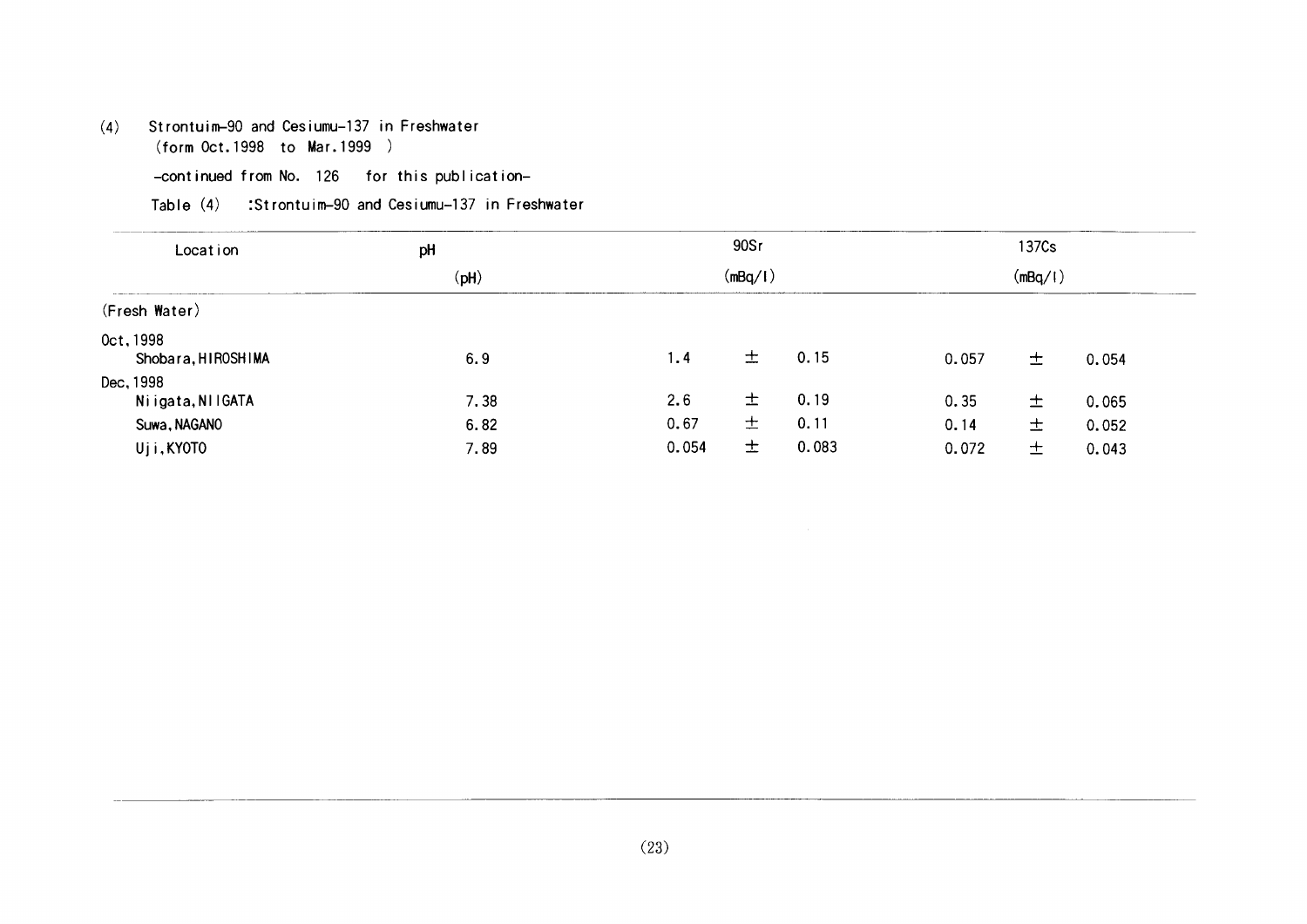# (5) Strontuin-90and Cesiumu-137in Soil (form Oct.1998 to Mar.1999)

-continued from No. 126 for this publication-

Table(5):Strontuim-90and Cesiumu-137in Soil

| Location                                   | Sampling<br>period |                   | 90Sr            | 137Cs            |                  |  |
|--------------------------------------------|--------------------|-------------------|-----------------|------------------|------------------|--|
|                                            |                    | (Bq/kg)           | (MBq/km2)       | (Bq/kg)          | (MBq/km2)        |  |
| December $\sim$ .<br>Saga, SAGA            | $5 \sim 20$        | $\pm$ 0.03<br>0.1 | $17 \pm 5$      | $0.24 \pm 0.073$ | 40<br>- 12<br>土  |  |
| December $\sim$ December, 19<br>Saga, SAGA | $0 \sim 5$         | $0.19 \pm 0.037$  | 7 土<br>1, 4     | $0.96 \pm 0.11$  | 36<br>4.3<br>$+$ |  |
| 0ctober $\sim$ .<br>Shinguu, WAKAYAMA      | $0 \sim 5$         | $0.34 \pm 0.075$  | 18 $\pm$<br>4.1 | 1.5 $\pm$ 0.15   | 80<br>7.9        |  |
| Shinguu, WAKAYAMA                          | $5 \sim 20$        | $0.21 \pm 0.065$  | $31 \pm$<br>9.5 | $0.61 \pm 0.11$  | 90<br>15         |  |

 $\sim 10^{-1}$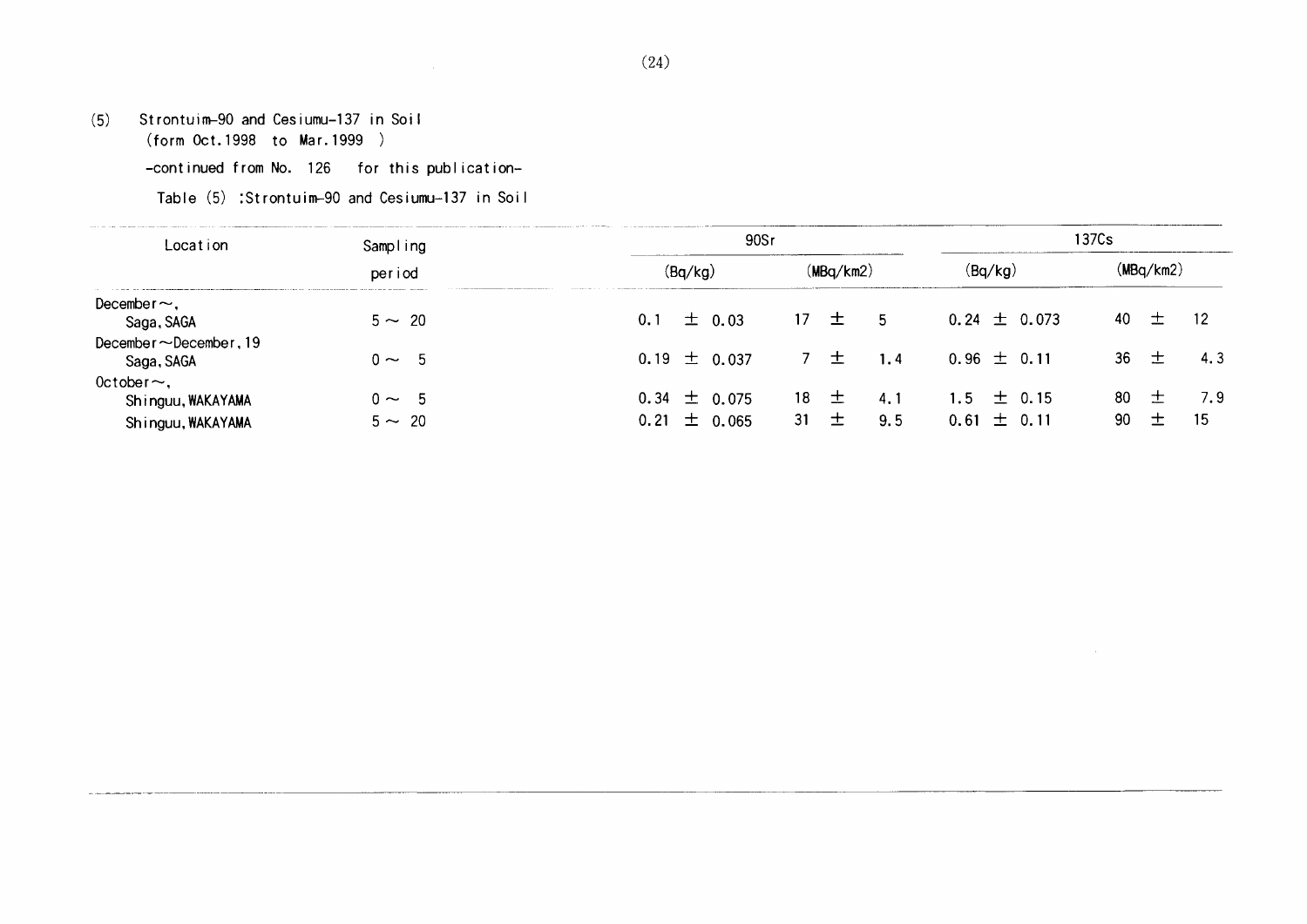Strontuim-90 and Cesiumu-137 in Seawater  $(6)$ (form Oct. 1998 to Mar. 1999) -continued from No. 126 for this publication-

|  |  | Table (6) :Strontuim-90 and Cesiumu-137 in Seawater |  |  |  |  |
|--|--|-----------------------------------------------------|--|--|--|--|
|--|--|-----------------------------------------------------|--|--|--|--|

|                                                                                                     | $1.00010$ (a) for the contract of the state state $1.001$ and $1.001$ |      |              |                     |  |
|-----------------------------------------------------------------------------------------------------|-----------------------------------------------------------------------|------|--------------|---------------------|--|
| considered to the proposition of the construction of the construction of the MCC-15 and<br>Location | Sample volume<br>◡<br>analyzed                                        |      | 90Sr         | 137Cs               |  |
|                                                                                                     |                                                                       |      | (mBq/l       | mBq,                |  |
| 0ct, 1998                                                                                           |                                                                       |      |              |                     |  |
| White-beach, Okinawa                                                                                | 40                                                                    | 18.6 | 士 0.18<br>12 | $\pm$ 0.22<br>. . 9 |  |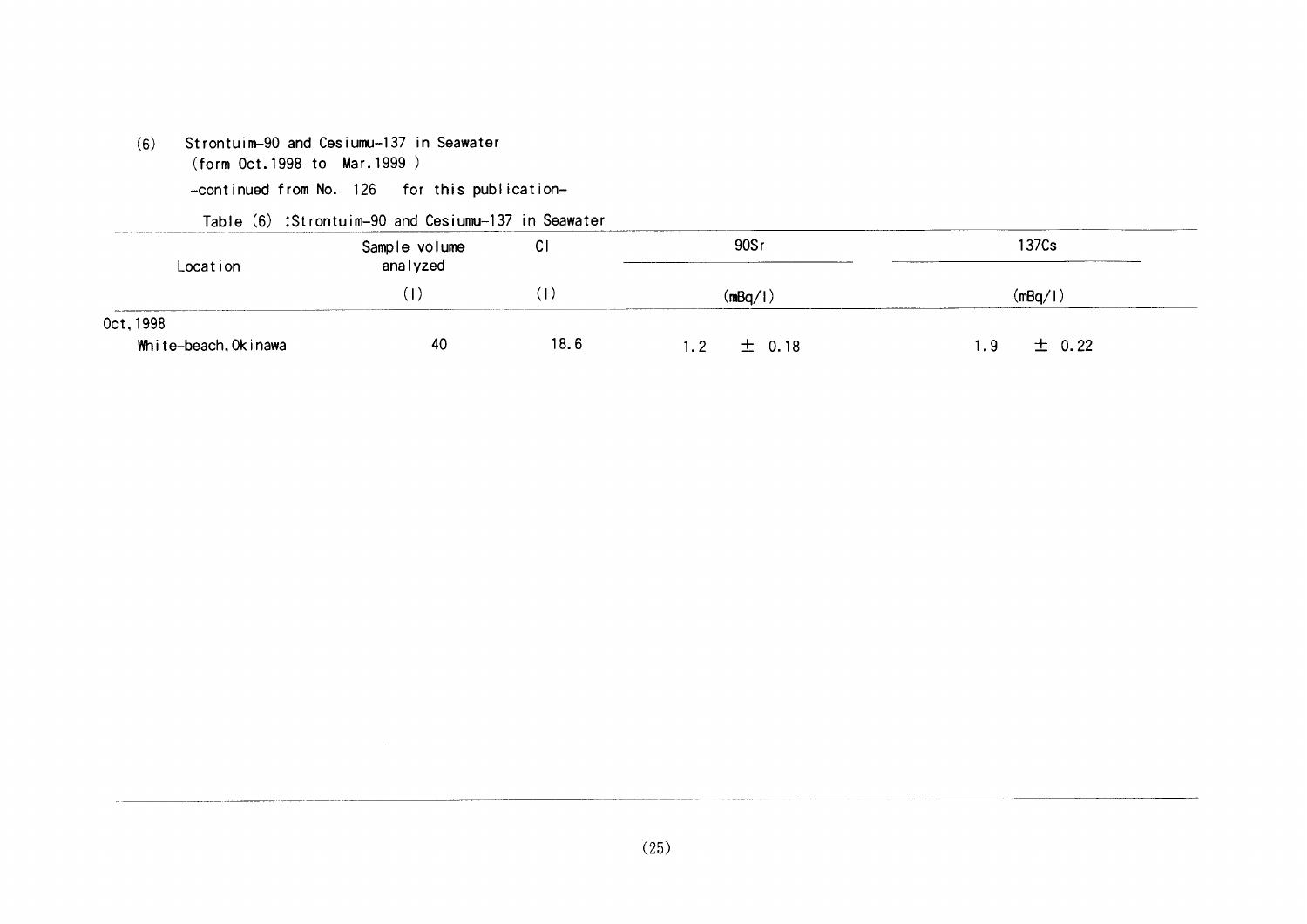(7) Strontuim-90and Cesiumu-137in Sea Sedinents (form Oct.1998 to Mar.1999) -COntinued from No.126 for this publication-

TabIe(7):Strontuim-90and Cesiumu-137in Sea Sediments

| ∟ocation<br>$   -$  |                                 | 90Sr<br>(Bq/kg, |       | 37Cs<br>$'$ Rn / $k$ n<br>_____ |       |  |
|---------------------|---------------------------------|-----------------|-------|---------------------------------|-------|--|
|                     | (m.<br>$\overline{\phantom{a}}$ |                 |       |                                 |       |  |
| Oct, 1998           |                                 |                 |       |                                 |       |  |
| White—beach,Okinawa | 14.3                            | 0.18            | 0.061 | U. J                            | 0.075 |  |